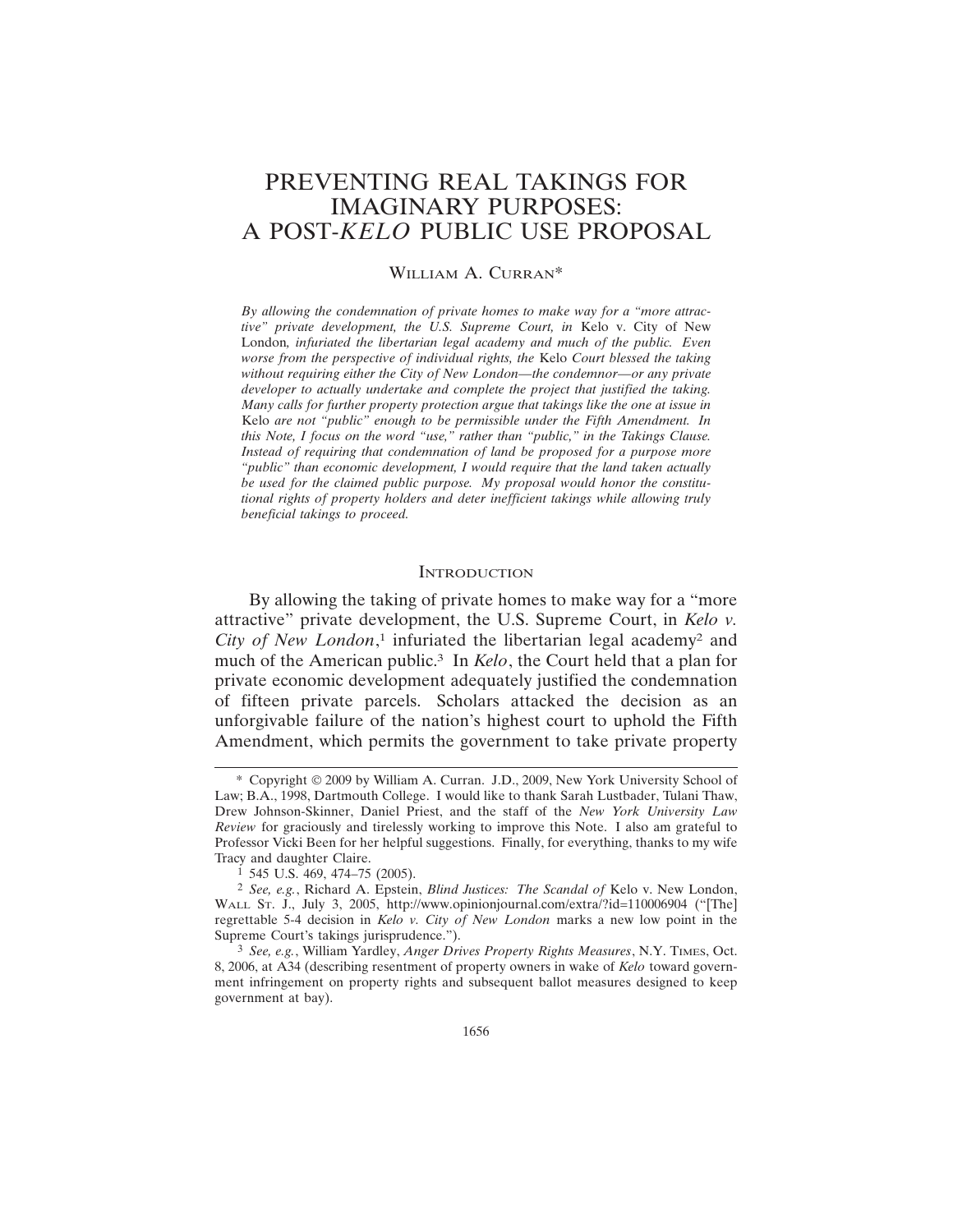only when it will be put to a "public use."4 Pundits and the four dissenting Justices worried that if the possibility of increased tax revenue and employment from a private development were enough of a public purpose5 to justify a taking, any grand project would be able to displace a more modest status quo.6 As Justice O'Connor noted in her dissent, "Nothing is to prevent the State from replacing any Motel 6 with a Ritz-Carlton, any home with a shopping mall, or any farm with a factory."7

Compounding the apparent flimsiness of the constitutional property protection was the fact that the *Kelo* Court allowed the taking without requiring either the City of New London or any private developer actually to produce the project that justified the taking. The majority held that its inquiry was limited to determining whether the government rationally could have believed that its proposed plan had a public purpose.8 This essentially allowed the condemnation of private property on the basis of nothing more than the legislature's reasonable good intentions. Private parties could lose their homes without any public benefit actually being achieved. This standard tells those seeking condemnations that they will not be required to live up to their promises, freeing them to exaggerate promised public benefit in an effort to convince local governments that a taking is worthwhile.<sup>9</sup>

The potential expansiveness of takings under *Kelo*'s "potential public purpose" test has led some scholars to call for the elimination of takings for private economic development, a reversal of *Kelo*. 10 Such an approach is grounded in the constitutional argument that takings for private economic development are not "public" enough to be

<sup>4</sup> U.S. Const. amend. V ("No person shall . . . be deprived of life, liberty, or property, without due process of law; nor shall private property be taken for public use, without just compensation.").

<sup>5</sup> The majority in *Kelo* interpreted "public use" to mean "public purpose." 545 U.S. at 479–80. This interpretation follows from applicable precedent. *See infra* Part I.

<sup>6</sup> *Kelo*, 545 U.S. at 503 (O'Connor, J., dissenting).

<sup>7</sup> *Id.*

<sup>8</sup> *Id.* at 488 n.20 (majority opinion).

<sup>9</sup> Ilya Somin, *Controlling the Grasping Hand: Economic Development Takings After* Kelo, 15 SUP. CT. ECON. REV. 183, 192 (2007) ("The lack of a binding obligation creates incentives for public officials to rely on exaggerated claims of economic benefit that neither they nor the new owners have any obligation to live up to.").

<sup>10</sup> *See, e.g.*, Charles E. Cohen, *Eminent Domain After* Kelo v. City of New London*: An Argument for Banning Economic Development Takings*, 29 HARV. J.L. & PUB. POL'Y 491, 497–98 (2006) (calling for ban on economic development takings by state legislation or state constitutional amendment); Somin, *supra* note 9, at 185 (calling for judicial ban on most, if not all, economic development takings); *see also Kelo*, 545 U.S. at 494 (O'Connor, J., dissenting) (arguing that allowing takings for private economic development "effectively . . . delete[s] the words 'for public use' from the Takings Clause").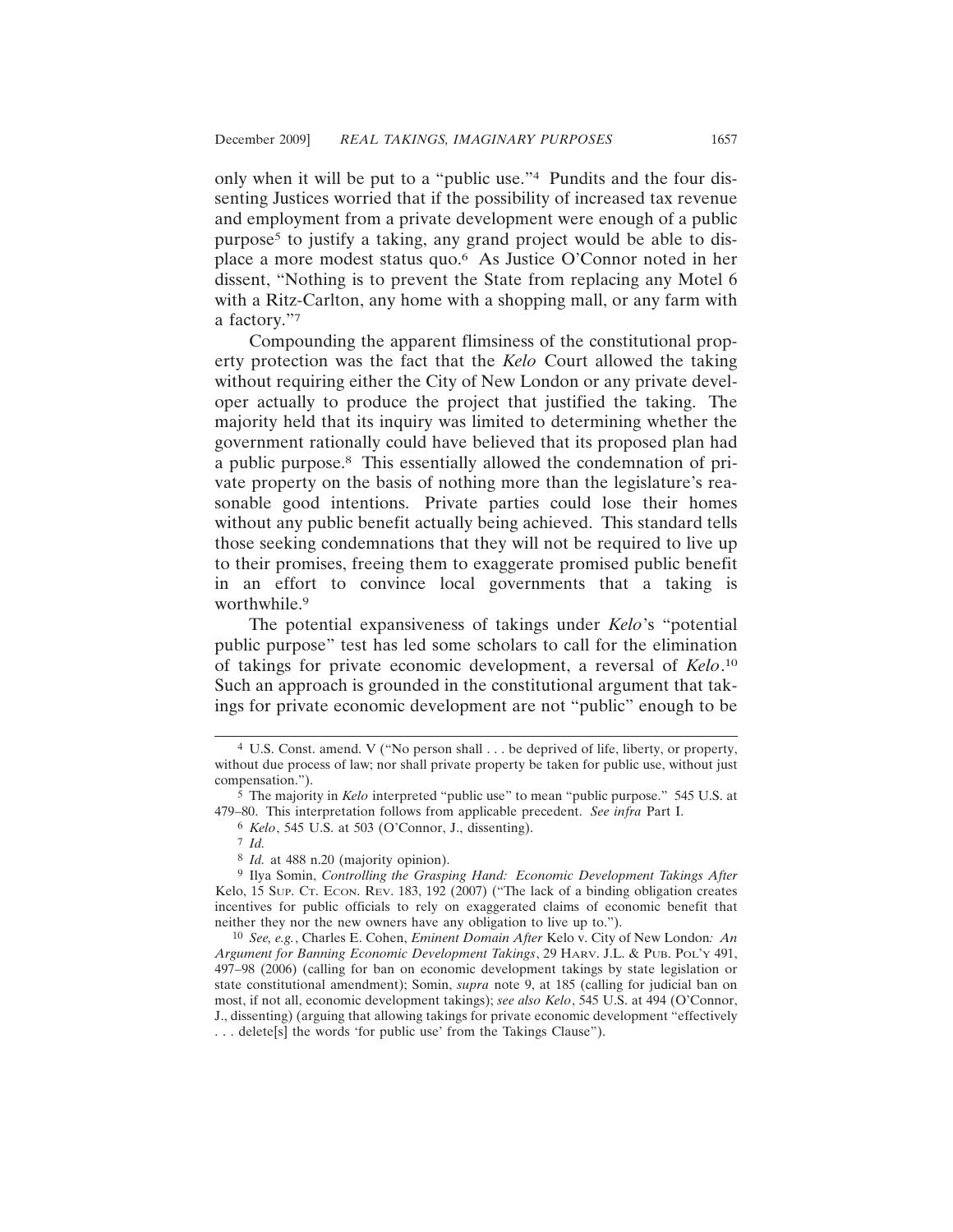permissible under the Public Use Clause of the Fifth Amendment.11 However, this proposal is overinclusive—it would prevent truly beneficial takings for economic development—and was properly rejected by the Court in *Kelo*.

In this Note, I argue that a more narrowly tailored approach to protecting property rights in the context of takings for private economic development would focus on the word "use," rather than the word "public," in the Fifth Amendment.<sup>12</sup> Instead of requiring that takings be proposed for a purpose more "public" than private economic development, I would require that land taken for private economic development actually be *used* for the claimed public purpose. This requirement would hold developers to their promises, rendering them reluctant to make promises they do not think they can keep and reducing the incentive to exaggerate, a problem that lies at the heart of many troubling takings.13 At the same time, this solution, unlike a complete ban on takings for private economic development, would allow truly beneficial takings to proceed.

I argue that the constitutional right to not have property taken for anything other than a public use is not satisfied until the property is actually put to a public use. Those subject to takings should have the right to sue for the return of their property and damages until the justifying public purpose is substantially realized.14

Functionally, my proposal is similar to several state statutory and constitutional provisions that provide condemnees with a right to repurchase taken land if the public purpose justifying the taking is not achieved.15 However, my proposal differs from these state protections in at least three important ways. First, the source of my proposal is the Takings Clause itself: specifically, a reading of the clause that identifies the right not to have land taken for any use other than a public use as a constitutional right that provides individual protection

<sup>11</sup> U.S. CONST. amend. V ("[N]or shall private property be taken for public use, without just compensation.").

<sup>12</sup> *Id.*

<sup>13</sup> My proposal would not apply to takings for economic development by governments. Though one could question the wisdom of such takings, public ownership of such developments should render them permissible under the Public Use Clause.

<sup>14</sup> The justifying public purpose is realized when the development plan that justified the taking is carried out. The timing of the right to sue would be based on timing laid out in the development plan. For a more detailed discussion, see *infra* Part III.A.3.

<sup>15</sup> *See, e.g.*, NEV. REV. STAT. § 37.270 (2007) (providing condemnee with right to repurchase land taken via eminent domain if condemnor does not begin active planning for implementation of justifying public use within fifteen years of obtaining possession of property); WYO. STAT. ANN. § 1-26-801(d) (2009) (providing buyback right if proponent fails to make "substantial use" of taken land within ten years).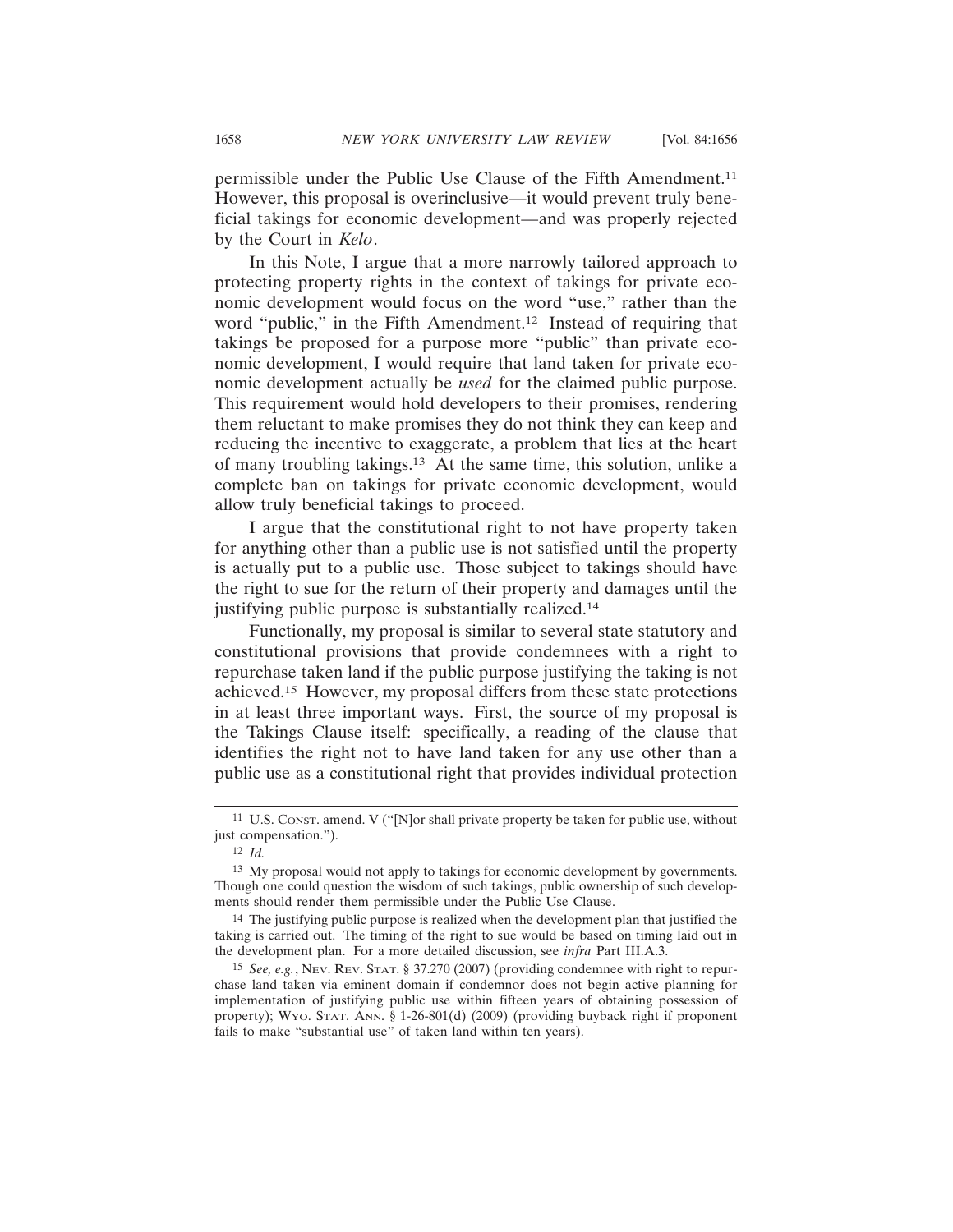similar to that provided by other provisions of the Bill of Rights.16 Beyond the theoretical importance of this distinction, my proposal's grounding in the Federal Constitution means that accepting it would reset the floor for permissible takings in all states.<sup>17</sup> Second, my proposal is more flexible than the state buyback laws because it bases the timing of buyback rights on the development plan that justified the taking, whereas the state laws set arbitrary deadlines. Third, my proposal seeks to remedy the constitutional violation properly by providing damages as well as buyback rights; current state laws offer only the latter.

This Note proceeds in three Parts. Part I provides an overview of the development and current state of takings law. Part II presents a basic model that illustrates why the Court's approach in *Kelo* encourages takings that violate individual rights. Part II also reviews and critiques other potential solutions to this problem. Part III presents and defends my "actual use" proposal.

#### I

# DEVELOPMENT OF TAKINGS LAW

The five-Justice majority that upheld New London's taking in *Kelo* presented its holding as dictated by "over a century of our case law interpreting" the Takings Clause.18 In this Part, I review the evolution of the takings doctrine over this period.

# *A. Basic Doctrine and Early Implementation*

The power of eminent domain is not explicitly granted to the federal government by the Constitution;<sup>19</sup> rather, the Constitution assumes a preexisting power in the government to take land as an

<sup>16</sup> For further discussion of how the protection provided by the Takings Clause compares to other individual constitutional rights, see *infra* note 100.

<sup>17</sup> The Supremacy Clause of the U.S. Constitution demands that state laws conform to federal law, including, of course, the U.S. Constitution itself. U.S. CONST. art. VI, cl. 2. In the takings context, this means that a state cannot permit takings that are forbidden by the U.S. Constitution. However, states are free to be more restrictive than required by federal law, and thus could prohibit takings that would be allowed by the U.S. Constitution. Justice Stevens's majority opinion in *Kelo* makes this point explicitly. Kelo v. City of New London, 545 U.S. 469, 489 (2005) ("[N]othing in our opinion precludes any State from placing further restrictions on its exercise of the takings power. Indeed, many States already impose 'public use' requirements that are stricter than the federal baseline.").

<sup>18</sup> *Kelo*, 545 U.S. at 490.

<sup>19</sup> Alberto B. Lopez, *Revisiting* Kelo *and Eminent Domain's "Summer of Scrutiny*,*"* 59 ALA. L. REV. 561, 565 (2008) ("[S]earching for the power of eminent domain in the text of the Constitution is an exercise in futility—it does not appear in the Constitution.").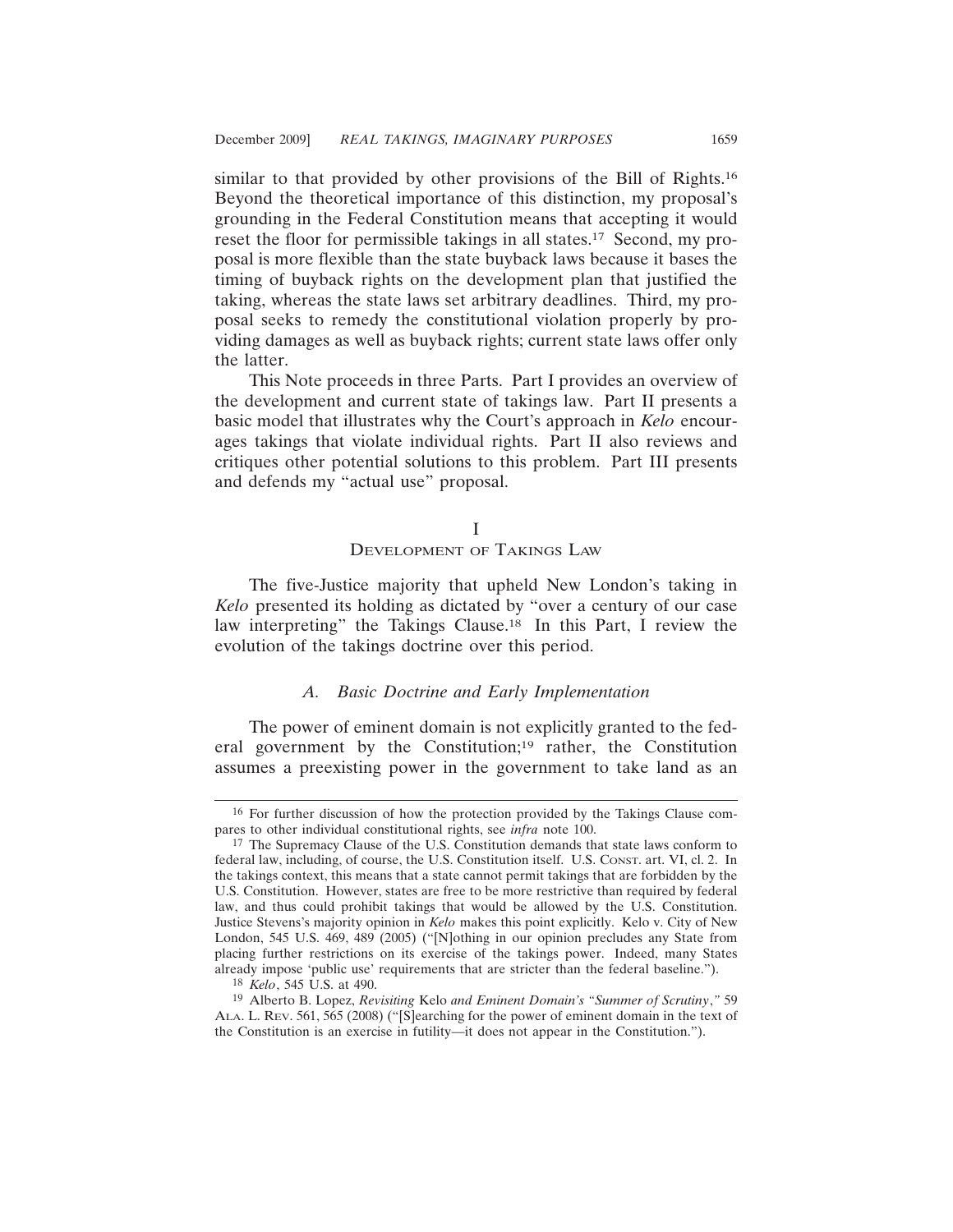essential characteristic of sovereignty.<sup>20</sup> The Takings Clause<sup>21</sup> limits this power in two ways. First, the Just Compensation Clause insists that the government pay a fair price for private land that it takes, ensuring that the individuals directly affected do not bear a disproportionate cost for providing a public good.22 Second, the Public Use Clause prohibits the taking of land for anything other than public use.23 Though private uses are not mentioned in the Fifth Amendment, the Constitution is read to bar the taking of private property for private use, regardless of compensation.24

Interpretations of the phrase "public use"—as it appears in the Federal Constitution and various state constitutions—have varied over time and across jurisdictions. The Supreme Court did not become actively involved in interpreting the Public Use Clause until the late 1800s.25 In *Fallbrook Irrigation District v. Bradley*, 26 the Court for the first time substituted "public purpose" for "public use,"27 a linguistic shift that would prove to have lasting substantive effect. The Court soon explicitly embraced the broader definition implied by the substitution of "purpose" for "use" and rejected the stricter test of actual use by the general public.28 It was thus with a

26 164 U.S. 112 (1896).

27 *Kelo*, 545 U.S. at 515 (Thomas, J., dissenting) (describing shift from "public use" to "public purpose" established in *Bradley*). It is unclear, however, whether the Court in *Bradley* intended this change in terminology to be significant, as it may have been unnecessary for the Court to invoke "public purpose" in order to uphold a taking for an irrigation ditch that could have been used by all affected landowners. *Bradley*, 164 U.S. at 162. In his *Kelo* dissent, Justice Thomas notes this possibility. 545 U.S. at 515.

28 *See* Mount Vernon-Woodberry Cotton Duck Co. v. Ala. Interstate Power Co., 240 U.S. 30, 32 (1916) ("The inadequacy of use by the general public as a universal test is

<sup>20</sup> *See* United States v. Carmack, 329 U.S. 230, 236 (1946) ("The power of eminent domain is essential to a sovereign government."); Kohl v. United States, 91 U.S. 367, 373–74 (1875) ("The proper view of the right of eminent domain seems to be, that it is a right belonging to a sovereignty to take private property for its own public uses, and not for those of another.").

<sup>21</sup> U.S. CONST. amend. V ("[N]or shall private property be taken for public use, without just compensation.").

<sup>22</sup> *Kelo*, 545 U.S. at 497 (O'Connor, J., dissenting) ("[T]he just compensation requirement spreads the cost of condemnations and thus 'prevents the public from loading upon one individual more than his just share of the burdens of government.'" (quoting Monongahela Nav. Co. v. United States, 148 U.S. 312, 325 (1893))).

<sup>23</sup> *Id.* at 496.

<sup>24</sup> *See* Thompson v. Consol. Gas Util. Corp., 300 U.S. 55, 80 (1937) ("[O]ne person's property may not be taken for the benefit of another private person without a justifying public purpose, even though compensation be paid."); JESSE DUKEMINIER ET AL., PROP-ERTY 945 (2006) ("The Fifth Amendment's mention of 'public use' is read to mean that property may be taken *only* for such uses; the government may not condemn for 'private' purposes, however willing it might be to pay compensation for the forced transfer.").

<sup>25</sup> *See* ELLEN FRANKEL PAUL, PROPERTY RIGHTS AND EMINENT DOMAIN 92–93 (1987) (reviewing history of Supreme Court's interpretation of "public use").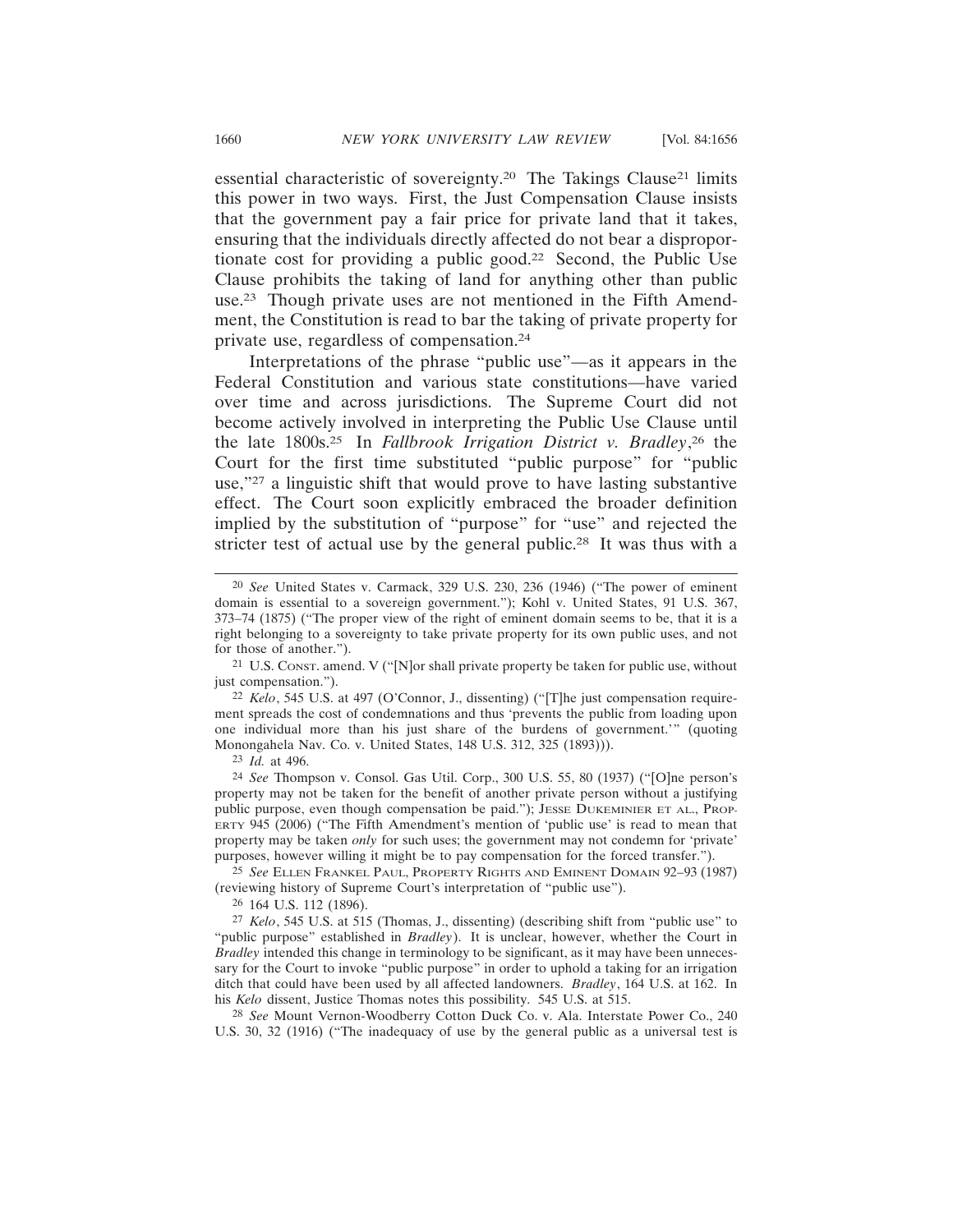broad understanding of "public use" firmly entrenched as precedent that the Court entered the modern era of takings cases.

#### *B. Modern Doctrine*

In the latter half of the twentieth century, the Supreme Court continued to read the Public Use Clause expansively while applying the doctrine to social and economic circumstances different from those of the earlier era. The two major takings cases of this era, *Berman v. Parker*<sup>29</sup> and *Hawaii Housing Authority v. Midkiff*, 30 set the stage for *Kelo*.

In *Berman*, the Supreme Court unanimously approved the condemnation of an unblighted department store as part of a plan to revitalize a blighted section of Washington, D.C.31 In so doing, the Court upheld a taking on the strength of a development plan that authorized the government to condemn private property and transfer it to private developers.32 The Court also seemed to endorse takings to remove obstacles to economic development projects: "[C]ommunity redevelopment programs need not, by force of the Constitution, be on a piecemeal basis—lot by lot, building by building."33 However, *Berman* did not approve a taking that would give unfettered discretion to private parties developing taken land. The legislation authorizing the taking in *Berman* required compliance with the proposal that justified the taking.34

As in *Berman*, the Supreme Court in *Midkiff* approved the transfer of private land to private parties under a plan that provided a guarantee that a public purpose would be served. The plan in question, advanced by the Hawaii Legislature, was intended to reduce the concentration of land ownership in Hawaii.<sup>35</sup> The Hawaii Legislature

established."). This case held that a taking for a power-producing dam was for a public use.<br><sup>29</sup> 348 U.S. 26 (1954).

<sup>30</sup> 467 U.S. 229 (1984).

<sup>31</sup> *Berman*, 348 U.S. at 34–35.

<sup>32</sup> *Id.* at 34.

<sup>33</sup> *Id.* at 35.

<sup>34</sup> *See id.* at 30 (noting that condemned property could be transferred to private parties but that "[t]he leases or sales must provide that the lessees or purchasers will carry out the redevelopment plan and that 'no use shall be made of any land or real property included in the lease or sale nor any building or structure erected thereon' which does not conform to the plan" (quoting District of Columbia Redevelopment Act of 1945, ch. 736, §§ 7(d), 11, 60 Stat. 790 (1945))).

<sup>35</sup> *Midkiff*, 467 U.S. at 233. Because of Hawaii's feudal roots, the ownership of land was extremely concentrated. *Id.* at 232. According to the legislature, seventy-two people owned forty-seven percent of Hawaii's land, leading to a skewed residential real estate market. *Id.*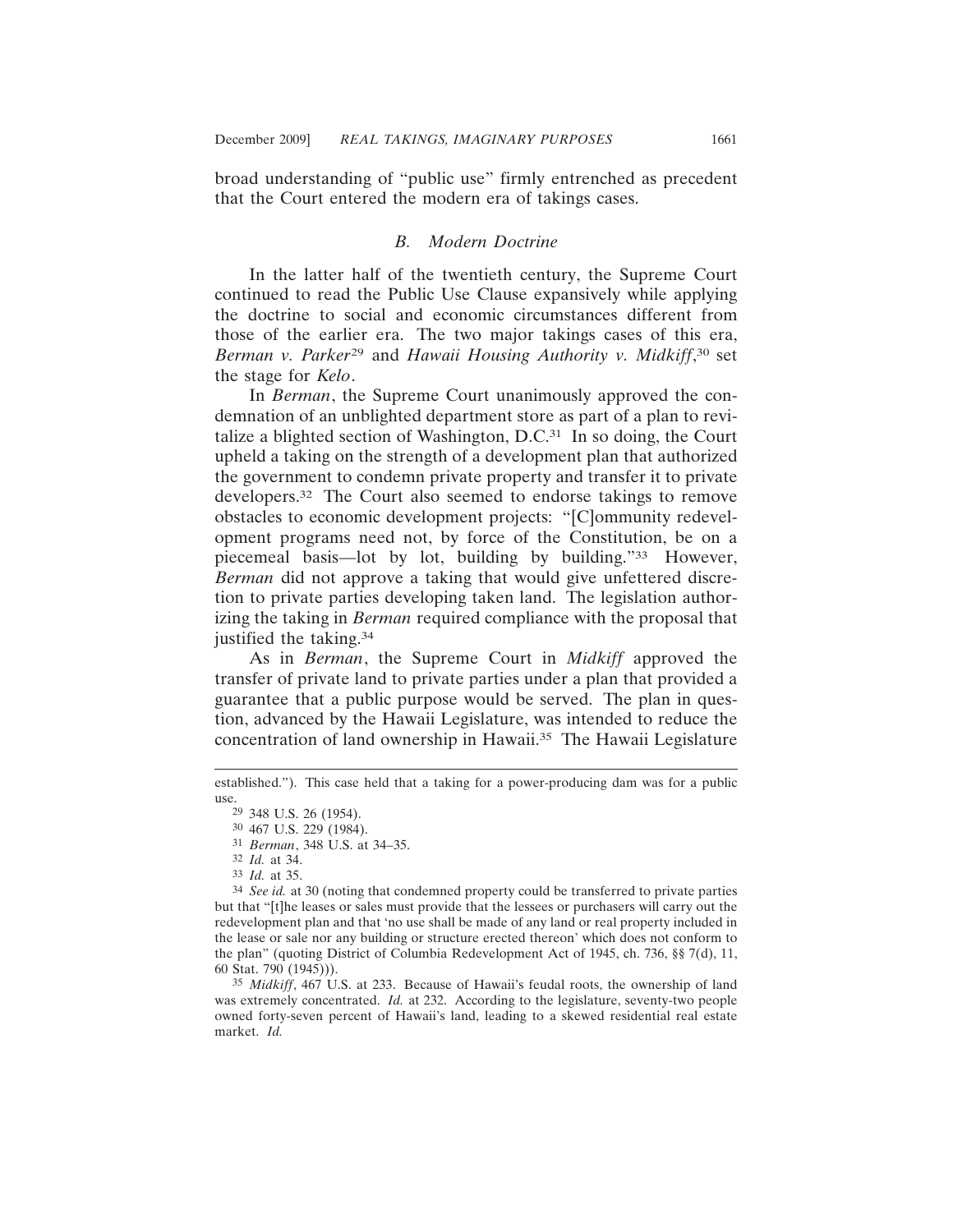passed an act that authorized the taking of private land, which would then be sold in small parcels to the tenants who already occupied it.36 The rights of the private parties who benefited from the takings in *Midkiff* were limited by statute to ensure that the purpose of the takings was realized. These statutory safeguards included empowering the designated state agency to retain a statutory right of first refusal on transfers of the property for ten years—which would prevent rapid resales of the land for quick profit—and a provision forbidding the agency from selling more than one lot to each purchaser.<sup>37</sup>

In approving the legislature's plan, the Court announced its support for a broad reading of the Public Use Clause: "The mere fact that property taken outright by eminent domain is transferred in the first instance to private beneficiaries does not condemn that taking as having only a private purpose. The Court long ago rejected any literal requirement that condemned property be put into use for the general public."38 This reading provides ample room for the Court to uphold takings for a wide variety of quasi-public uses and purposes. The next Section considers whether the condemnations at issue in *Kelo* fall into this broad range, as the majority argued.

# *C.* Kelo

The takings at the center of *Kelo* were part of a plan to revitalize New London, a city in southeastern Connecticut that had fallen on hard times.<sup>39</sup> The development proposal, approved in 2000, targeted the Fort Trumbull area of the city, which sits on a peninsula on the Thames River.40 Fort Trumbull is immediately adjacent to a site where the pharmaceutical company Pfizer Inc. announced in February 1998 that it would build a \$300 million research facility.41 City officials hoped the Fort Trumbull development would build on any economic momentum generated by Pfizer's investment.42

The development plan for Fort Trumbull was put forth by the New London Development Corporation (NLDC), a private nonprofit corporation established to help the city with development planning.43

<sup>36</sup> *Id.* at 233–34.

<sup>37</sup> *Id.* at 234.

<sup>38</sup> *Id.* at 243–44. Justice O'Connor wrote the *Midkiff* opinion and came to regret it. In her dissent in *Kelo*, she acknowledged that the "troubling" holding in *Kelo* "follows from errant language in *Midkiff* and *Berman*." Kelo v. City of New London, 545 U.S. 469, 501 (2005) (O'Connor, J., dissenting).

<sup>39</sup> *Kelo*, 545 U.S. at 473 (majority opinion).

<sup>40</sup> *Id.* at 472–73.

<sup>41</sup> *Id.* at 473.

<sup>42</sup> *Id.*

<sup>43</sup> *Id*.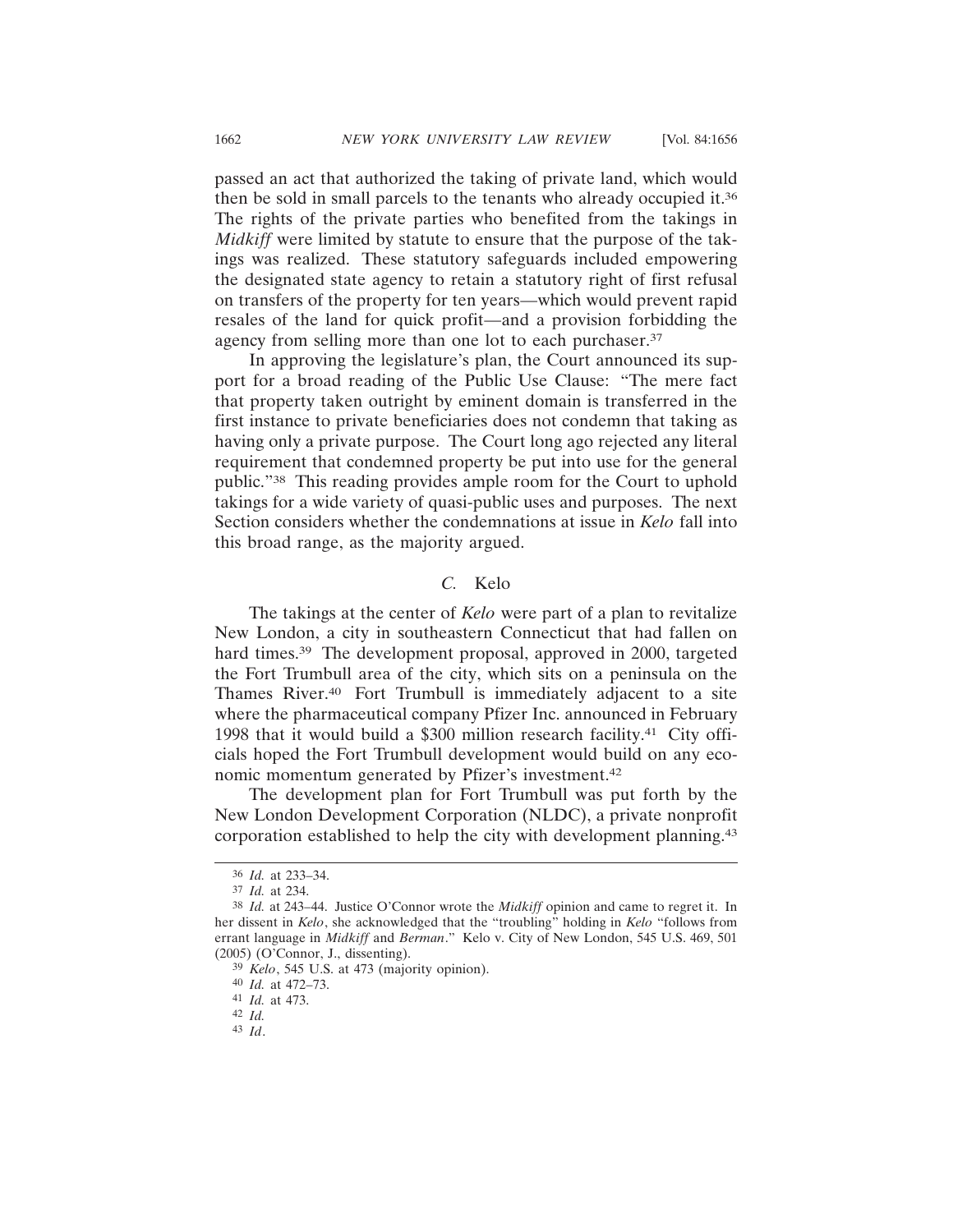NLDC developed a plan that encompassed ninety acres and called for the construction of a waterfront conference hotel, commercial and recreational marinas, shops, restaurants, eighty new residences, and 90,000 square feet of office space.44 In 2000, New London approved the plan and authorized NLDC to acquire the property necessary to implement it, either by purchase or by exercising eminent domain in the city's name.45

NLDC purchased most of the property in the development site from willing sellers but failed to come to agreement with the owners of fifteen parcels, including Suzette Kelo.46 Ten of these parcels were owner-occupied; Kelo had lived in her Fort Trumbull home since 1997. Fellow petitioner Wilhelmina Dery was born in her Fort Trumbull home in 1918 and had lived there her whole life, sharing the home with her husband for the previous sixty years.<sup>47</sup>

The proclaimed public purpose in *Kelo* was economic redevelopment.48 The project was intended to spur employment and raise tax revenue.49 As in *Berman* and *Midkiff*, the achievement of this public purpose was not left entirely to chance: The plan required that any deed conveying the property contain covenants forbidding speculation and limiting development to what was outlined in the development plan.50 The Supreme Court declined to use heightened review to evaluate whether the justifying public benefit would come to fruition, refusing to interfere with the discretion of the legislature.51

Though its broad definition of "public use" was in the same tradition as *Berman* and *Midkiff*, *Kelo* was distinct in at least one impor-

49 *Id.*

50 Kelo v. City of New London, 843 A.2d 500, 545 n.64 (Conn. 2004). The plan required covenants containing the following language:

The Parcel shall be devoted principally to the uses contemplated by the Plan, and shall not be used or devoted for any other purpose, or contrary to any of the limitations or requirements of said Plan. All improvements made pursuant to the Plan and this Agreement shall be used in accordance with the Plan unless prior written consent is given by the [development corporation] and [department] for a different use; The Parcel shall not be sold, leased, or otherwise disposed of for the purposes of speculation.

*Id.* (alterations in original).

51 *See Kelo*, 545 U.S. at 488 ("When the legislature's purpose is legitimate and its means are not irrational, our cases make clear that empirical debates over the wisdom of takings—no less than debates over the wisdom of other kinds of socioeconomic legislation are not to be carried out in the federal courts." (quoting Haw. Hous. Auth. v. Midkiff, 467 U.S. 229, 242–43 (1984))).

<sup>44</sup> *Id.* at 474.

<sup>45</sup> *Id.* at 475.

<sup>46</sup> *Id.*

<sup>47</sup> *Id.*

<sup>48</sup> *Id.* at 483.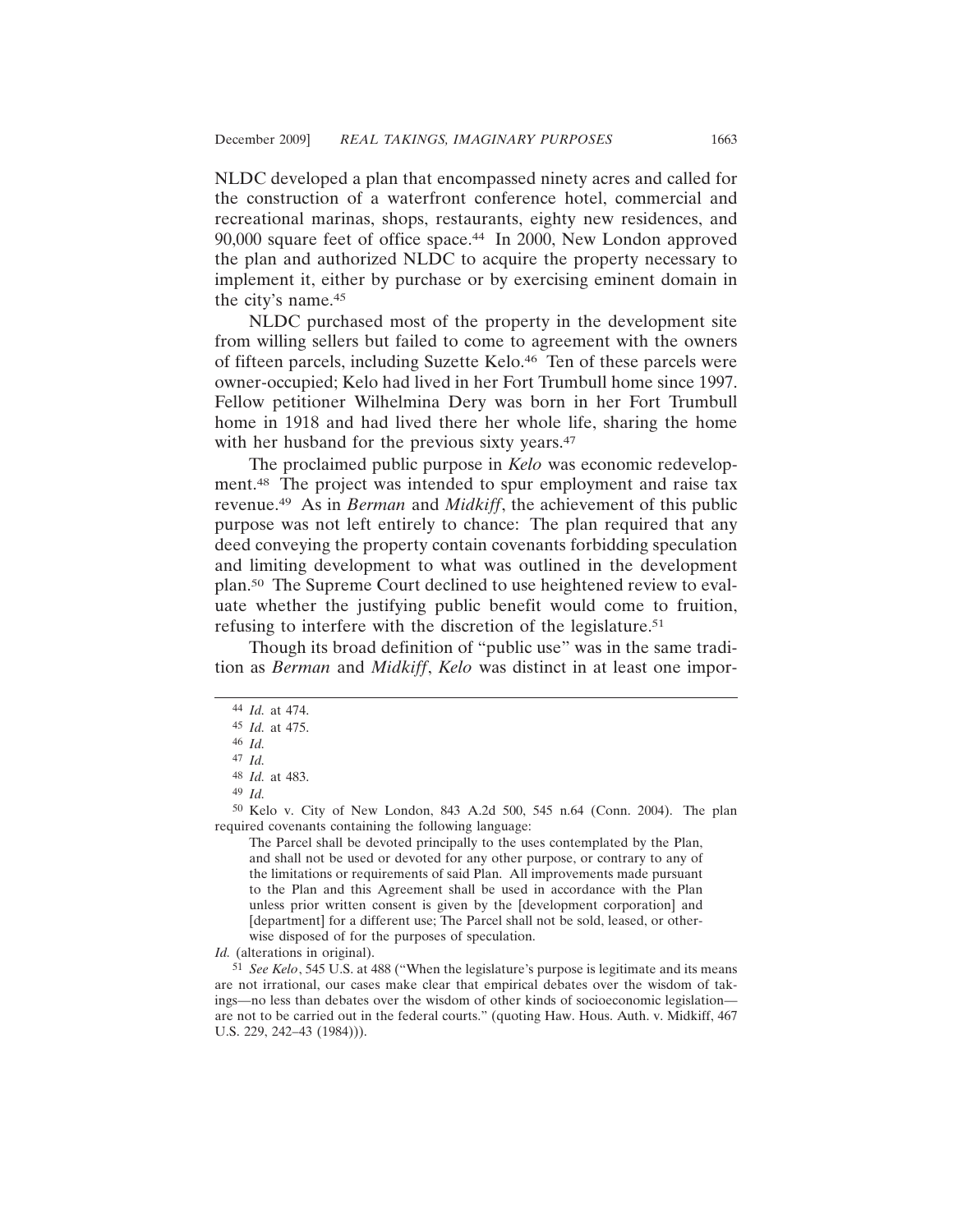tant way: It was the first Supreme Court case in which a taking was justified on grounds of a public benefit—increased employment and tax revenues—provided purely by private development. To the majority, this economic development was just another public purpose that deserved the Court's approval,52 but to the dissent, economic development takings pushed the doctrine too far. Justice O'Connor, in the principal dissent, argued that *Kelo* broke from precedent because of the indirect nature of any public benefit it achieved.53 Taking the property of Suzette Kelo did nothing to spur economic development; only the completion of the planned development would accomplish that.54 By contrast, she argued, in *Berman* and *Midkiff*, the very act of the takings served a public good by remedying the social ills of urban blight and land oligopoly, respectively, and thus satisfied the Public Use Clause.<sup>55</sup>

While I agree that *Kelo* was an objectionable taking, the basis for my criticism is not that the proclaimed purpose was economic development rather than blight-removal or some other accepted purpose. Rather, I object to *Kelo* because it approved a taking based on a public benefit (however defined) that may have been wildly exaggerated or even nonexistent. In Part II, I explore the possible sources of such exaggeration.

# II

# PROBLEM OF EXCESSIVE TAKINGS

Takings currently occur within the federal constitutional framework set by *Kelo*, which does little to cabin the actions of governments that have the power of eminent domain or developers who receive the taken property. Congress and state legislatures enjoy broad deference in determining whether a taking is for public use.<sup>56</sup> More importantly for the purposes of this Note, the Court does not inquire into the likelihood that the proposed public benefit that justifies the taking will actually be achieved, $57$  enabling developers to offer governments inflated promises of benefit without the worry of having to keep them.

<sup>52</sup> *Id.* at 484.

<sup>53</sup> *See id.* at 500 (O'Connor, J., dissenting) ("Because each taking [in the previous cases] *directly* achieved a public benefit, it did not matter that the property was turned over to private use.").

<sup>54</sup> *Id.*

<sup>55</sup> *Id.*

<sup>56</sup> In *Kelo*, for example, the Court indicated that any plausible public benefit value identified by the legislature would do. *Id.* at 482–84 (majority opinion).

<sup>57</sup> *See, e.g.*, *id.* at 488 (rejecting empowerment of courts to review proposal's prospects for success).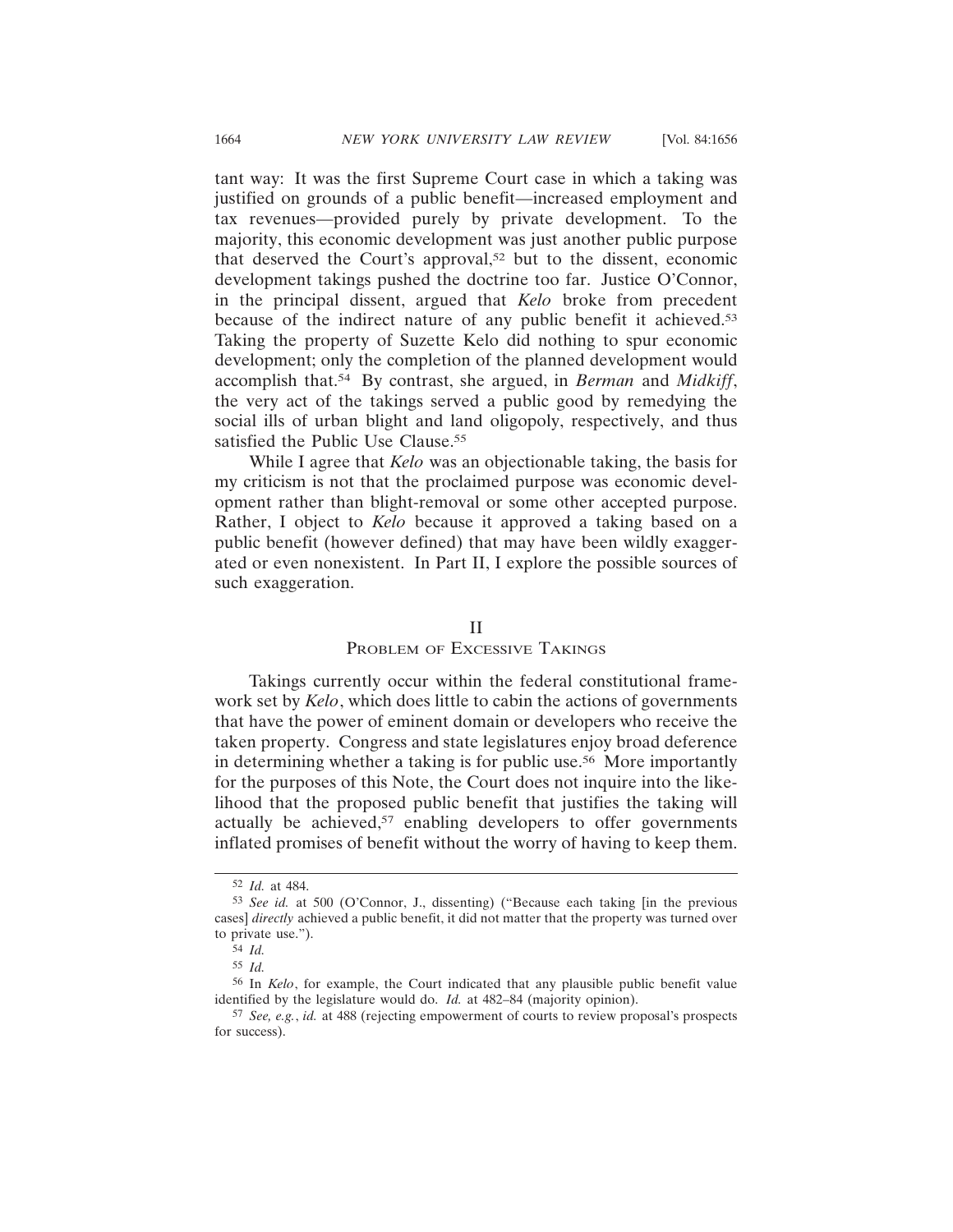This status quo is troubling for two reasons. First, it allows for the taking of private land without any guarantee that a public benefit will ever be realized. This is the concern in a taking such as that in *Kelo*, which is justified by a development plan. The Court approves the taking based on the public benefit promised by the plan, allowing the displacement of private residents who have no remedy even if the developer abandons the project and the public purpose is never realized. Such takings run counter to the Constitution's promise that land shall only be taken for a public purpose.

Second, current law creates incentives that encourage inefficient takings, exacerbating the constitutional problem and wasting societal resources. These inefficient takings occur because of the Court's failure to require actual use of taken land. With no mechanism to require follow-through on proposals that justify takings, governments and developers seeking a taking have a powerful incentive—explored in this Part—to exaggerate its potential public benefit.58 All takings, whether they achieve public benefit or not, cost the condemnor something, as it must pay the condemnee for the taken land and must pay various administrative costs.<sup>59</sup> When takings do not yield a substantial public benefit, as will often be the case when the benefits or the certainty of the project are exaggerated, public resources are wasted.

This Part presents a basic behavioral model to explore the incentive to exaggerate created by current law and explains why exaggeration leads to excessive takings. It also evaluates alternatives to an actual-use requirement for curbing this incentive.

# *A. Modeling the Problem*

To illustrate the motivational forces behind takings, this model treats private beneficiaries of takings ("developers") as self-interested and rational. Though in reality a taking may be engineered by a

<sup>58</sup> *See* Ilya Somin, *Overcoming* Poletown*:* County of Wayne v. Hathcock*, Economic Development Takings, and the Future of Public Use*, 2004 MICH. ST. L. REV. 1005, 1015 ("In the absence of any binding obligations to deliver on the promised economic benefits, nothing prevents municipalities and private interests from using inflated estimates of economic benefit to justify condemnation and then failing to provide any such benefits once courts approve the taking and the property is transferred to its new owners."). Of course, government officials seeking reelection have an incentive not to anger their constituents. For a discussion of how this consideration fits into the takings context, see *infra* notes 64–67 and accompanying text.

<sup>59</sup> Administrative costs would include the costs of drafting the development plans used to justify a taking and of complying with other statutory requirements, such as providing public notice and hearings. Legal fees would dwarf these standard costs in the case of a challenged taking. Regardless, in a typical taking a large portion of these administrative costs are paid by the government taking the land, and hence the public. Any public benefit forecast should be discounted by likely administrative costs.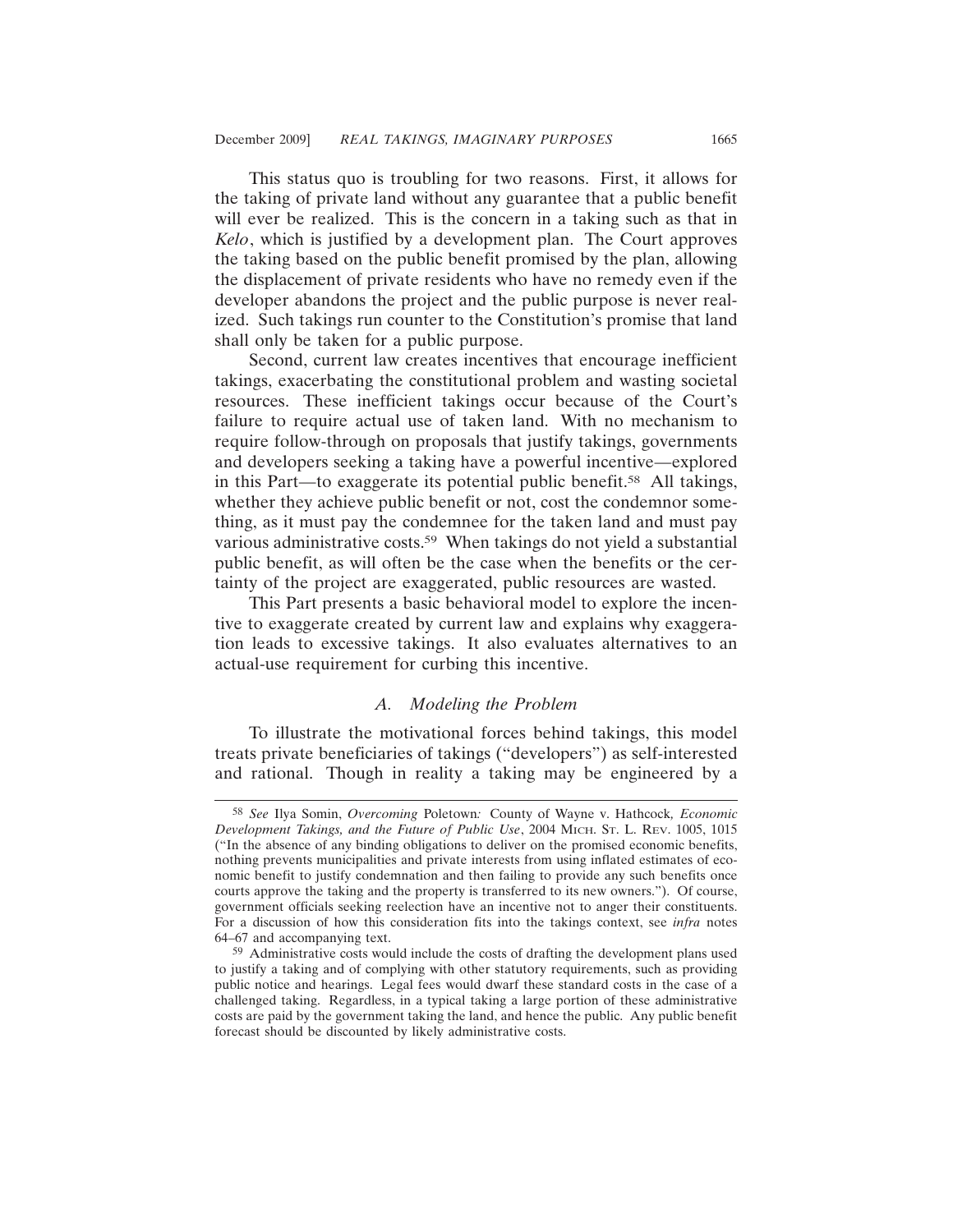developer, a government, or a quasi-governmental agency (as in the case of NLDC),60 this model simplifies by assuming that the primary proponent of the taking is the developer. I believe this is a fair assumption because the problem addressed—excessive takings for private economic development—will most often have a developer in the role of proponent. However, as will be made clear, this model remains useful when the government acts as the proponent and private developers are brought in only after land is already taken.<sup>61</sup>

This model treats governments, which wield the eminent domain power, as rational actors with mixed motives. Governments are assumed to consider both the best interest of the public and their own private self-interest. A taking can provide two kinds of benefits to governments: "public benefit," which is the public justification for the taking and what makes the taking permissible under the Public Use Clause, and "political benefit," which is the benefit to government officials for approving a taking. Receiving campaign contributions and pleasing vocal constituent groups are examples of political benefit. Public benefit plus political benefit equals "government benefit."

Takings also have real costs for a government, which this model refers to as "condemnation cost." Condemnation cost is comprised of the amount the government must pay condemnees for their land ("just compensation,"62 which is the market value of the land), plus the political and legal cost of forcing a handful of voters from their

<sup>60</sup> Obviously, if the government is the primary proponent, it serves two roles in the taking: the party seeking the taking and the party with the power to effect the taking. In some circumstances, the government may be the proponent in title alone, with another entity driving the transaction. For example, a quasi-government agency could be operating at the behest of a corporation that it is trying to attract to a certain area. *See, e.g.*, Ted Mann, Pfizer's Fingerprints on Fort Trumbull Plan, THE DAY (New London, Conn.), Oct. 16, 2005, at A1 ("[Pfizer] has been intimately involved in the project since its inception, consulting with state and city officials about the plans for the peninsula and helping to shape the vision of how the faded neighborhood might eventually be transformed into a complex of high-end housing and office space, anchored by a luxury hotel.").

<sup>61</sup> The private use of condemned land for economic development is what potentially offends the Public Use Clause. My proposal would allow for takings for economic development by the government. *See supra* note 13.

<sup>62</sup> The Supreme Court has devised both idealized and pragmatic formulations to define the "just compensation" required by the Fifth Amendment. The pragmatic definition, which is currently applied, provides to the condemnee "'what a willing buyer would pay in cash to a willing seller' at the time of the taking." United States v. 564.54 Acres of Land, 441 U.S. 506, 511 (1979) (quoting United States v. Miller, 317 U.S. 369, 374 (1943)). The idealized definition would "put the owner of condemned property 'in as good a position pecuniarily as if his property had not been taken.'" *Id.* at 510 (quoting Olson v. United States, 292 U.S. 246, 255 (1934)). The Court acknowledges that the pragmatic market standard fails to give "full and literal force" to the ideal but is willing to compromise its position "[b]ecause of serious practical difficulties in assessing the worth an individual places on particular property at a given time." *Id.* at 511.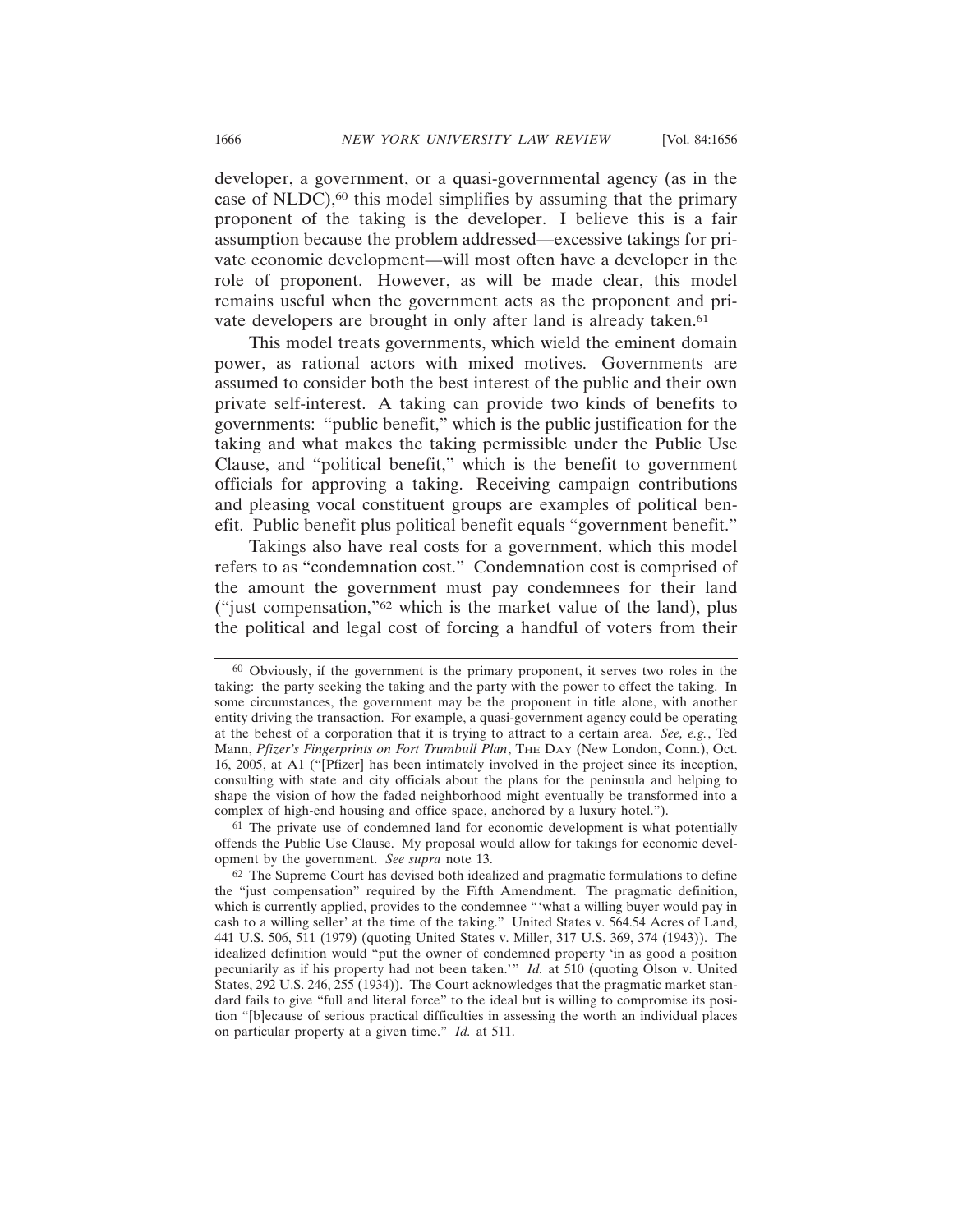homes ("political cost"), in addition to administrative costs.<sup>63</sup> A government would only agree to condemn the land of a constituent if government benefit exceeded condemnation cost.

As a final preliminary matter, the variables in this model do not have the same units of measurement. Political cost, public benefit, and political benefit are measured in political—not monetary—terms, while just compensation is simply the market value paid to a condemnee. A government responds to political costs, not economic costs.64 The goals of a government, whether they are those of its constituents or the self-interested goals of its officials, are not simply wealth maximization, as standard economic analysis would assume in the case of an individual or firm.65 Instead, constituents have diverse goals for their government, which range from pragmatic to aspirational, and government officials have the self-interested<sup>66</sup> desire to maintain or increase their political power. It is not clear how to translate monetary costs into political costs,<sup>67</sup> and without this conversion, it is difficult to predict how a change in just compensation will affect takings.

A government must, and should, balance benefits and costs to decide whether to proceed with a taking, but a taking will be unconstitutional when a government accepts an exaggerated input for expected public benefit or includes political benefit in its calculation (because political benefit is not "public" by definition). The following stylized analysis identifies the source of the exaggeration of public benefit and explains why this exaggeration could lead to excessive tak-

64 *See id.* at 355–57 (arguing that government does not behave like private firm because it does not seek to maximize financial returns).

<sup>63</sup> The size of the political cost is correlated with the amount by which just compensation understates the price homeowners would demand for their homes in a consensual sale. The greater the difference between just compensation and the consensual price, the more fiercely will the homeowners resist the taking, exacting political and legal costs from the government. *See* Daryl J. Levinson, *Making Government Pay: Markets, Politics, and the Allocation of Constitutional Costs*, 67 U. CHI. L. REV. 345, 375–76 (2000) (noting that because government responds to political costs, and paying just compensation reduces political costs by appeasing condemnees, paying just compensation may actually lead to more takings than otherwise).

<sup>65</sup> *Id.* at 355*.*

<sup>66</sup> *See id.* at 355–56 (noting that monitoring government officials is more difficult for citizens than monitoring corporate managers is for shareholders, which means that government officials have greater opportunity than corporate managers to pursue self-interested goals that conflict with those of their respective constituencies).

<sup>67</sup> *See id*. at 357 ("What is conspicuously missing from judicial and academic understandings of the effects of constitutional costs on government behavior is a model of government decisionmaking that explains how the social costs and benefits of government activity are systematically translated into private, political costs and benefits for government decisionmakers, and what role, if any, mandating financial outflows plays in this process.").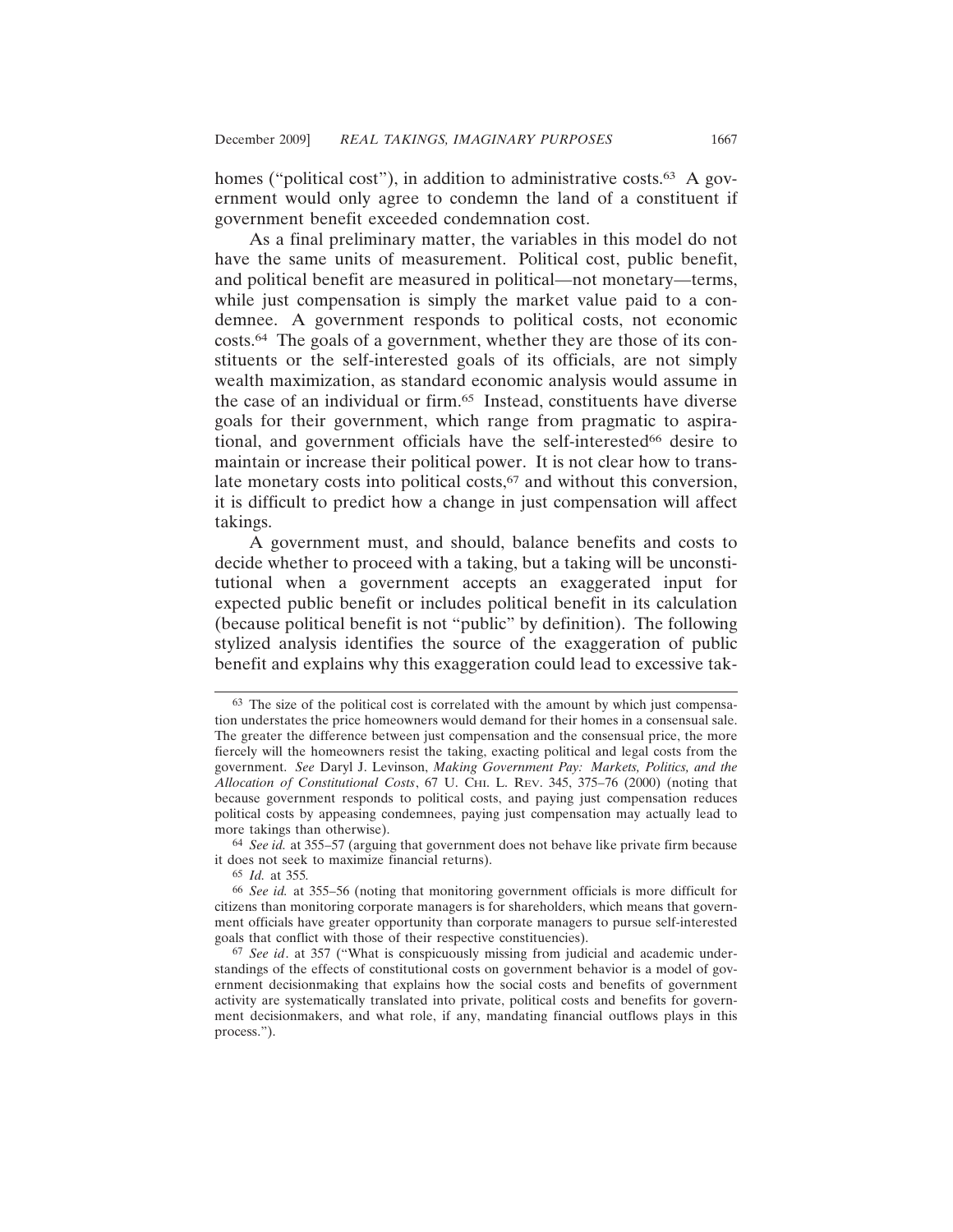ings. But exaggeration by developers would not by itself be sufficient to bring about excessive takings: The government holds the power to take land, and it must either accept these promised benefits as legitimate or approve a taking for another reason before the taking can proceed. I thus also discuss why a government might be prone to allow takings with exaggerated benefits.

# *1. Source of Exaggeration*

The takings process starts with a proponent, in this case a private developer. After failing to convince a landowner to sell a parcel voluntarily, the developer proposes to the government that the land in question be taken via eminent domain. The government responds by asking what public benefit will justify the use of this power. The developer may be unsure of the public benefit of the project, but she knows she needs the land to proceed and that, under current law, she will not be forced to provide whatever public benefit she promises. The developer realizes she can buy something real—the use of property—for something imaginary: an unenforceable promise of public benefit.

Additionally, the developer does not know how much benefit the government wants for the taking, and she wants to avoid underbidding. The developer thus has every incentive to base her projection of public benefit not on what she believes to be reasonably achievable, but on what she believes necessary to secure the land. No price is too great when paying in imaginary currency.

#### *2. Acceptance of Inflated Benefits*

Governments are likely aware that the lack of an actual-use requirement leaves them with the discretion to accept inflated claims of public benefit. If the government accepts inflated claims, it is possibly taking more land than is optimal because its cost-benefit analysis is flawed. But why would the government use the discretion allowed it by the courts to accept such exaggerated claims?

The government may actually believe the claims made by a private proponent, accepting them due to wishful thinking. It is plausible that, particularly in depressed municipalities like New London, the possibility of thousands of new jobs and a bolstered tax base would come as music to the government's ears. Officials, presumably feeling they have little to lose, may be willing to embrace exaggerated claims as an opportunity for optimism and change.<sup>68</sup>

<sup>68</sup> If the government, instead of a private developer, had acted as the proponent, it would have been playing two roles in the taking. The government in its condemnor role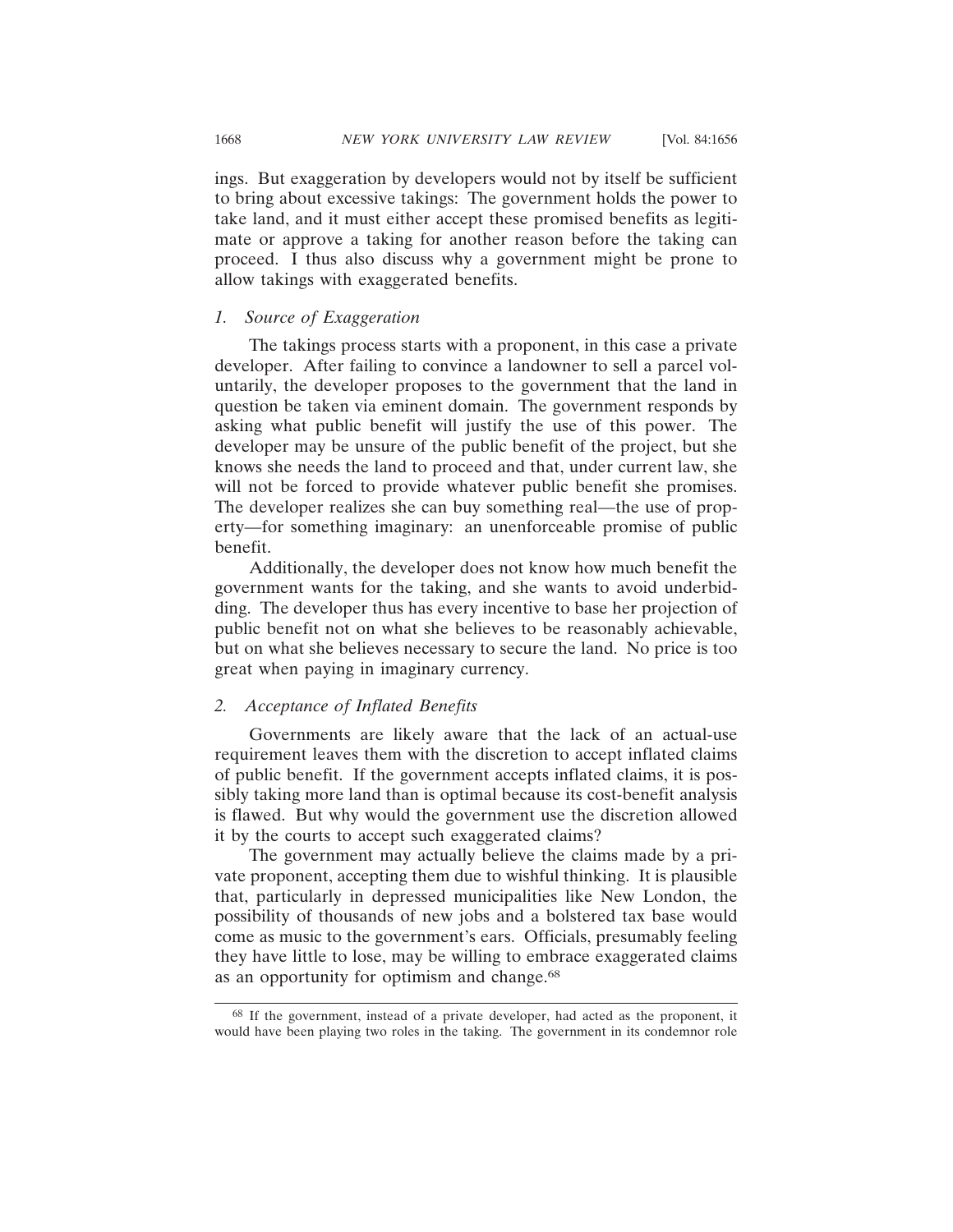Of course government officials also may not be pursuing the public interest single-mindedly. Instead, they may take their selfinterest as well as the public interest into account when considering a proposed condemnation. This assumption is a softened version of interest group theory, which is based on the idea that all participants in the political process act only in their self-interest.69 Rather than strictly relying on a strong version of interest group analysis, this model assumes that government officials will consider their own interest as well as that of their constituents. A government, then,

69 *See* Einer R. Elhauge, *Does Interest Group Theory Justify More Intrusive Judicial Review?*, 101 YALE L.J. 31, 35 (1992) ("The defining theme of the interest group theory of lawmaking is its rejection of the presumption that the government endeavors to further the public interest."). My softened version of interest group theory stems from Daryl Levinson's analysis, which points out that the explanatory power of interest group theory is limited. *See* Levinson, *supra* note 63, at 374 ("Interest group theory should supplement, not supplant, the simple majority rule model, ideally by specifying the circumstances under which majorities will mobilize to defeat interest groups or visa-versa."). Strong versions of interest group theory present government regulation as a good that will be allocated to those willing to pay the most for it. *See* Richard A. Posner, *Theories of Economic Regulation*, 5 BELL J. ECON. & MGMT. 335, 344 (defining interest group theory as idea that market forces provide incentives for politicians to enact laws that serve private rather than public interest). According to interest group theory, the government is paid in "political support, promises of future favors, outright bribes, and whatever else politicians value." Jonathan R. Macey, *Promoting Public-Regarding Legislation Through Statutory Interpretation: An Interest Group Model*, 86 COLUM. L. REV. 223, 228 (1986). Some commentators believe that this strong version of interest group theory applies to takings. *See, e.g.*, Donald J. Kochan, *"Public Use" and the Independent Judiciary: Condemnation in an Interest-Group Perspective*, 3 Tex. Rev. L. & Pol. 49, 82 (1998) (espousing this view). However, applying this type of interest group analysis to takings stretches its theoretical underpinnings. Interest group theory is based on the idea that legislators skim lightly off the top of legislative privileges enjoyed by a very broad population and transfer their proceeds to a narrow interest group. The legislature takes very little from each member of the broad population, so the costs are hardly noticed. However, when aggregated, the skimmed privileges are very large, making a narrow interest group willing to pay for them. *See id.* at 80 (describing operation of interest group rent-seeking).

Takings operate differently. In a taking, the general public bears only part of the cost—the just compensation—while the rest of the cost is paid by the extremely concentrated group of condemnees who are forced from their homes. As the facts of *Kelo* make plain, condemnees can be a formidable force that can exact tremendous political and legal costs from a government. Of course, *Kelo* could be the exception. Many condemnees may be less willing or able to fight a government; this possibility leaves some commentators convinced that strong interest group theory explains governmental behavior in takings. *See, e.g.*, *id.* at 82–83 (espousing this view).

would know everything about the public benefit that the proponent knows. While the government cannot deceive itself, an overly optimistic government acting in the public interest could overestimate public benefit. In such a case, condemnation cost would be compared to inflated public benefit, just as here. For a discussion of government acting as merely titular proponent, see *supra* note 60. In the scenario of the optimistic government proponent, private parties would become involved after the taking: The government would transfer the condemned land to private developers for achievement of its public purpose.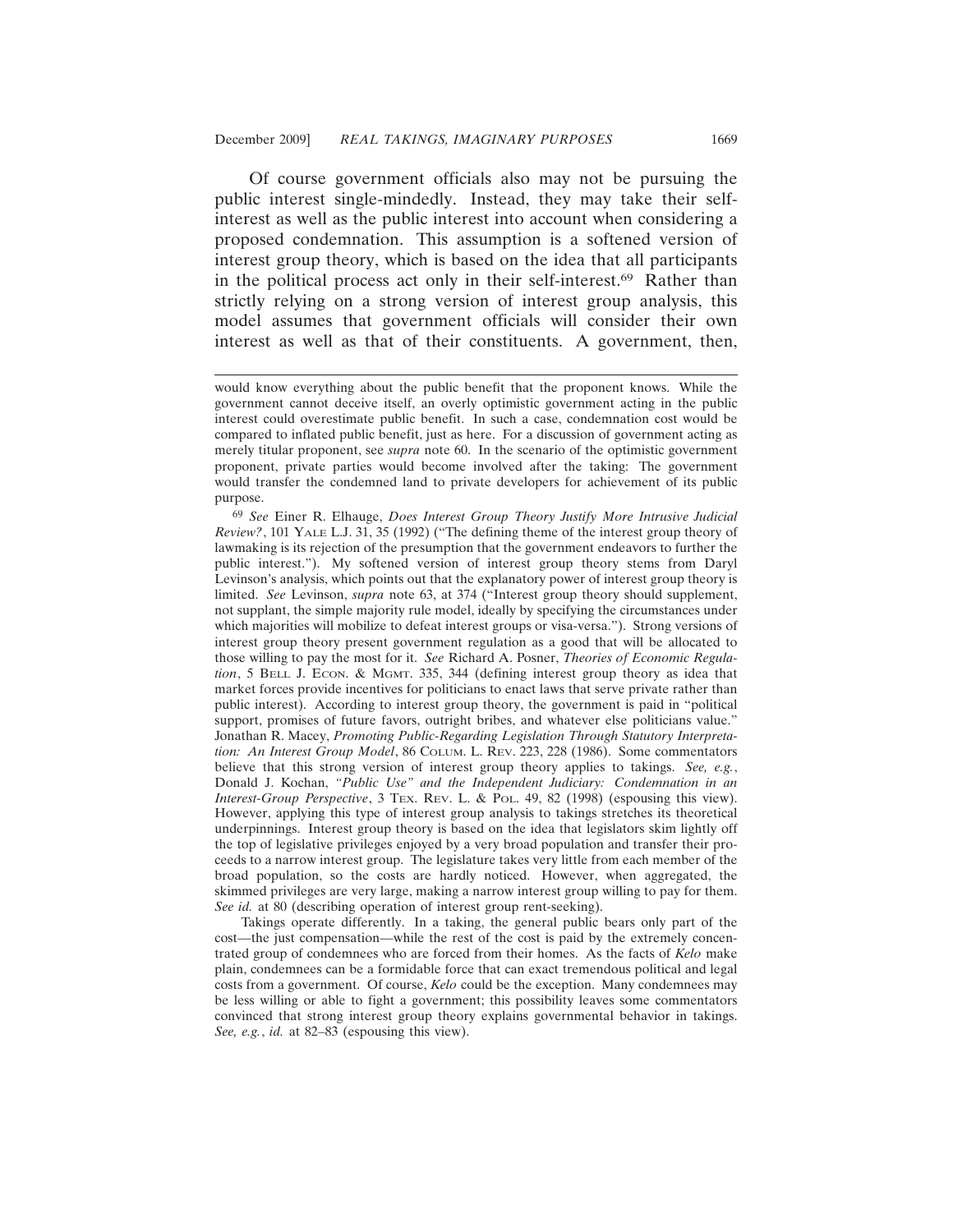would not approve a development that obviously runs against the public interest just because of large political benefit. Rather, it would favor a development plan that offered significant political advantages, accepting the inflated claims of public benefit by developers at face value.70

Government officials reviewing a request for a taking might be willing to embrace an implausible public benefit estimate for a number of self-interested reasons. For example, officials concerned about their prospects for reelection could seek to encourage development regardless of its likelihood of success so that voters see them as taking action to address widely publicized problems, such as urban blight. The campaign value of a development that unrealistically promises 6000 jobs could be greater than that of a development that realistically promises 600 when voters will not know the plausibility of the projects in the short term.

The behavior of governments in an analogous context—the use of state tax incentives to lure businesses to the state—is illustrative. Despite the lack of any empirical evidence that such costly incentives actually attract business, states use them anyway.71 State officials benefit from the symbolic value of taking action that appears to create jobs regardless of its success,72 and acts that appear to lure jobs to the state allow officials to claim credit when jobs do come to the state for whatever reason.<sup>73</sup> Governments considering takings may be similarly disposed toward action. Officials might find themselves favoring the possibility of grand success even if it is, in reality, extremely unlikely.74

<sup>70</sup> A government might similarly accept exaggerated claims of benefit if it were also the development proponent. In such a case, the government would be playing the dual roles of eminent domain–wielding government and project proponent. This means the government would be accepting an exaggeration made by itself. As odd as it may appear, this is plausible when political considerations are taken into account. If, for instance, officials were seeking to bulk up their résumés for reelection, they might inflate the public benefit of a project that involves a taking in their role as proponent—and accept these exaggerated claims in their role as condemnor—in order to be seen by voters as taking bold and effective action.

<sup>71</sup> Peter D. Enrich, *Saving the States from Themselves: Commerce Clause Constraints on State Tax Incentives for Business*, 110 HARV. L. REV. 377, 393–94 (1996).

<sup>72</sup> *Id.* at 394.

<sup>73</sup> *Id.*

<sup>74</sup> At the time the project at issue in *Kelo* was approved by local officials, the prospect of developing a waterfront conference hotel, eighty new residences, and 90,000 square feet of office space in depressed New London certainly seemed remote. The taken land currently lies unused. Katie Nelson, *Conn. Land Vacant Four Years After Court OK'd Seizure*, N.Y. TIMES, Sept. 25, 2009, http://www.nytimes.com/aponline/2009/09/25/us/AP-US-Eminent-Domain.html (describing failure to develop land at issue in *Kelo* despite Supreme Court victory). Indeed, proposals that justify takings often fail to bear fruit. *See* Kenneth R. Gosselin, *In the Busway's Path: Businesses, Homes Lost to Plan with Shaky Future*,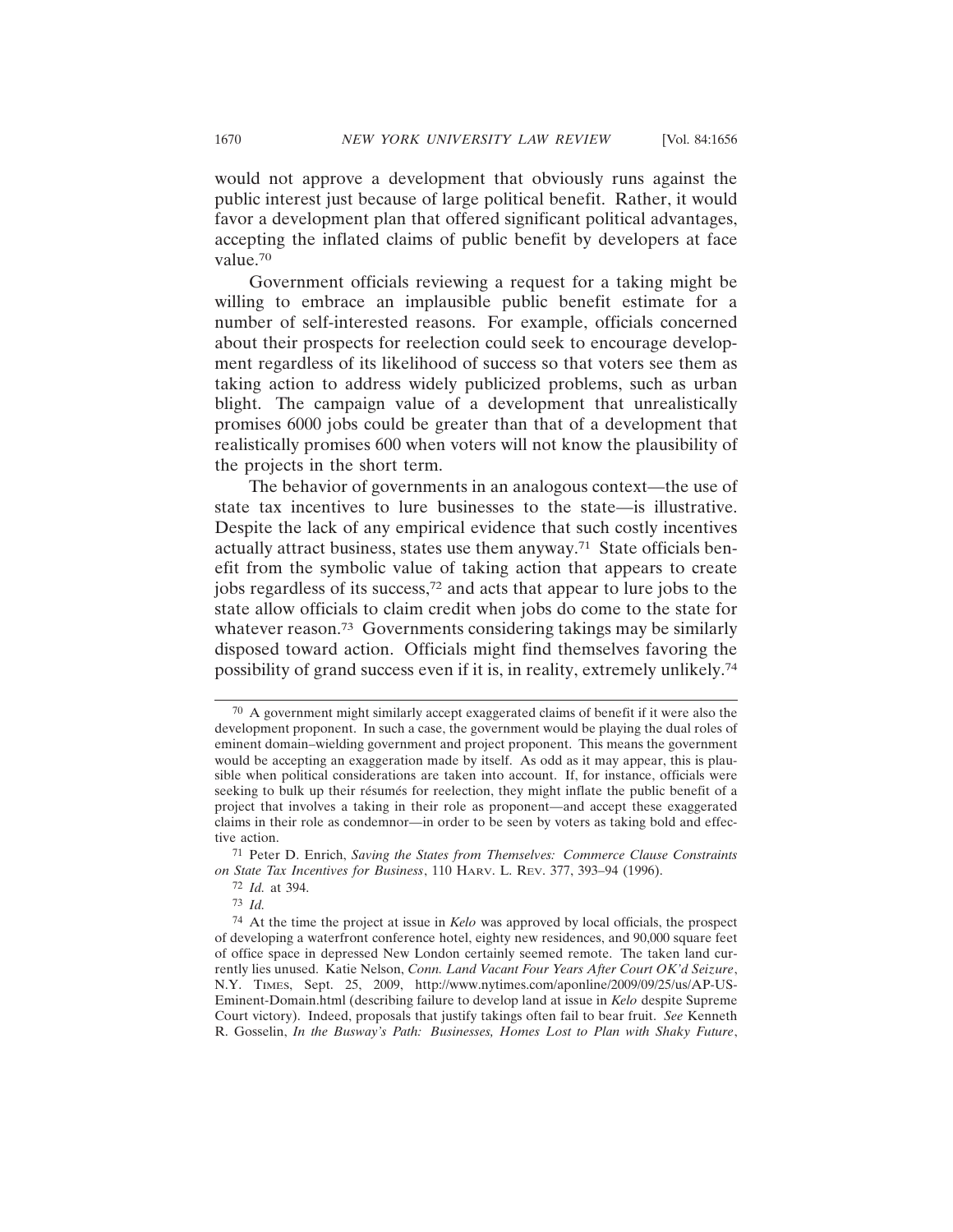Regardless of their motivation, if government officials accept inflated public benefit estimates for self-interested reasons, takings would proceed that were not justified solely by the true public benefit. The next subsection provides an example of such a taking—a spin on the facts of *Kelo*—to illustrate how it would be analyzed under the model presented here.

#### *3. A Problematic Taking*

Katie Kapel, a homeowner on the New London waterfront, gets word that Paradise Resorts is assembling parcels in her community to build a Caribbean-style resort and spa in New London. Recovering from her surprise at the site chosen by Paradise, Kapel resolves to only accept an offer that reflects her deep love for her home—far more than the market price. However, after Kapel rejects Paradise's initial offer for her land, the resort company turns to the city to request a taking and offers a development plan that promises to create at least 6000 jobs and turn downtrodden New London into the next "go-to" vacation spot for the affluent. Paradise is aware that New London is a questionable location for a resort but has heard rumors that a competitor is planning a New England resort and wants to prepare a competing site just in case.

Applying the model above, just compensation is the market value of Kapel's home, and the public benefit is the increase in tax revenue and employment that would be generated by the resort. According to my model, the city likely will not question the public benefit estimate offered by Paradise. The possibility of urban renewal blinds it<sup>75</sup> to the fact that a resort in chilly New London might not succeed, and the promised jobs might not materialize. The political and legal costs are fairly low. Kapel is not likely to have the resources for a protracted legal fight, and most voters in New London are generally supportive of economic development to create jobs. Because inflated public benefit vastly exceeds condemnation cost, the city agrees to take the land. Kapel challenges the taking, but the court, deferring to the city's expertise in determining public purpose, upholds it.

Requiring actual use per the terms of a development plan, as discussed in Part III.B, would prevent this taking. The next Section considers other possible solutions to the general problem of excessive takings.

HARTFORD COURANT, July 26, 2009, at A1 ("Connecticut is littered with state and local projects that were never built after eminent domain was used to seize properties.").

<sup>75</sup> Or, if they are self-interested, the political benefit of taking bold action helps officials ignore the dubiousness of the promised public benefit.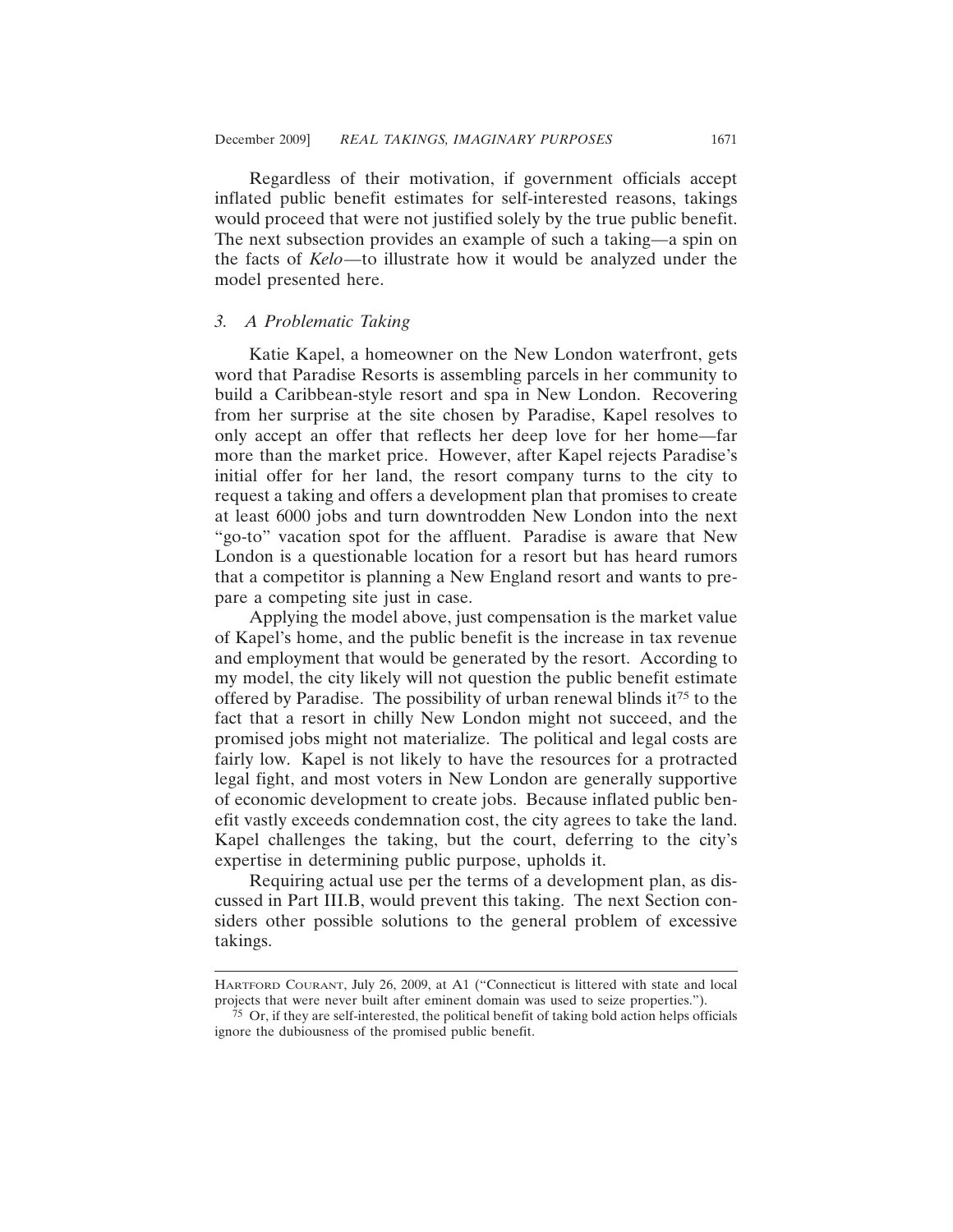#### *B. Evaluating Proposed Solutions*

# *1. Ban Economic Development Takings*

The most straightforward way to prevent abusive takings is to ban *all* economic development takings. This is the approach advocated by the four dissenting Justices in *Kelo* and by some scholars.76 It is grounded in the idea that, even accepting the Court's precedents interpreting the Public Use Clause broadly, economic development takings simply stretch the clause too far and render such takings unconstitutional.77 While advocates of a ban acknowledge that prohibiting all economic development takings would be an overinclusive remedy, they see no better alternative.<sup>78</sup>

Some economic development takings, however, are socially valuable, and should properly be considered constitutional.79 The value in these takings stems from the basic economic justification for eminent domain law: enabling socially valuable developments that would otherwise be hampered by high transaction costs.80 These transaction costs are created by the bargaining positions of the parties, both of whom have the power to prevent a value-creating transaction and know it, prompting both to seek nearly all the profit from the transaction. Because both parties want more than their fair share of the available rents and feel their requests are justified by their bargaining positions, they cannot reach an agreement.

An example of the potential for economic development takings to break this deadlock in the context of private economic development would be a hotel that is brimming with business and looking to buy some adjacent land on which to expand. However, all of the land surrounding the hotel is owned by a single landowner who is aware of the hotel's predicament and thus wants to extract the highest possible price. The hotel, meanwhile, refuses to pay much above the market price, arguing the landowner has no profitable use for the land and no other interested buyers. When bargaining breaks down, the hotel

<sup>76</sup> *See supra* note 10 and accompanying text (enumerating examples of this approach).

<sup>77</sup> *See* Kelo v. City of New London, 545 U.S. 469, 494 (2005) (O'Connor, J., dissenting) (arguing that economic development takings effectively "delete the words 'for public use' from the . . . Fifth Amendment").

<sup>78</sup> *See, e.g.*, Somin, *supra* note 9, at 209 ("In theory, of course, we should still allow the use of eminent domain for those rare efficient development projects that cannot . . . prevent holdouts. Unfortunately, however, there is no way of confining the use of the economic development rationale to those rare circumstances.").

<sup>79</sup> This Note considers an economic development taking constitutional whenever the justifying public use is achieved.

<sup>80</sup> *See* Thomas W. Merrill, *The Economics of Public Use*, 72 CORNELL L. REV. 61, 74 (1986) (arguing that where market failures exist, government should be permitted to use its eminent domain power to effect exchange of property).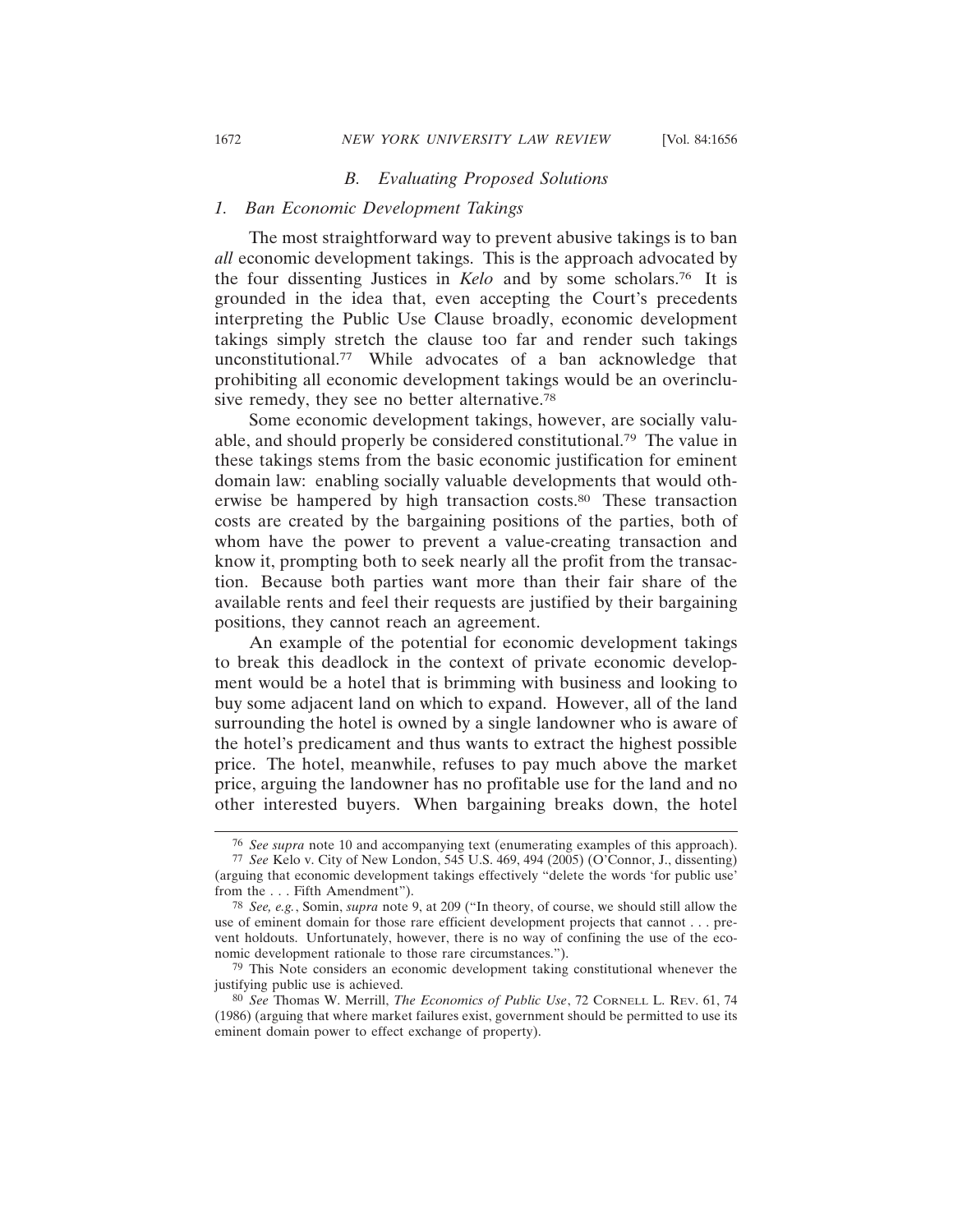could prevail upon a local government to condemn a parcel of the surrounding land, arguing that the expansion would increase the local tax base and provide construction and service industry jobs.

To be sure, this taking is for economic development. It will transfer property from one private owner to another, and the only benefit to the public will be indirect and incidental. However, if maximizing societal wealth were our only goal, we would want to allow this kind of economic development taking because it would result in an increase in value to society as a whole. This value would be lost under a complete ban of economic development takings.

#### *2. Increase Judicial Scrutiny*

Alternatively, courts could insist that developers prove to some level of certainty that the justifying proposal will be completed. Judge Zarella of the Connecticut Supreme Court, dissenting in part from his court's opinion in *Kelo*, included this idea as one prong of a four-part test he proposed for economic development takings.81 This proposal likely would discourage some developers from offering truly implausible claims of public benefit, such as those put forth by Paradise in our hypothetical in Part II.A.3. However, it also would require the kind of judicial intrusion into legislative territory that the Supreme Court has explicitly rejected.82

Moreover, principles of institutional competency cut against proposals like Judge Zarella's. Raising the level of scrutiny applied to the likelihood that the public purpose will actually be realized would place the judiciary in a role for which the legislature is better suited. While local government officials and planners are far from immune to mistakes in their economic development efforts, they are certainly better qualified to make decisions about developments they have studied at length in communities they know intimately than are judges

<sup>81</sup> Kelo v. City of New London, 843 A.2d 500, 588 (Conn. 2004) (Zarella, J., concurring in part and dissenting in part) ("The level of proof necessary to meet the burden of establishing that the anticipated economic development will result in a public benefit should be clear and convincing evidence."); *see also* City of Helena v. DeWolf, 508 P.2d 122, 129–30 (Mont. 1973) (requiring that condemnor show reasonable likelihood of completion of public project to justify taking); Michael A. Lang, Note, *Taking Back Eminent Domain: Using Heightened Scrutiny to Stop Eminent Domain Abuse*, 39 IND. L. REV. 449, 472 (2006) (proposing heightened scrutiny test that requires condemnor to show that "the asserted public use will accrue to the public in a reasonable period of time").

<sup>82</sup> *Kelo*, 545 U.S. at 487–88 ("Alternatively, petitioners maintain that for takings of this kind we should require a 'reasonable certainty' that the expected public benefit will actually accrue. Such a rule, however, would represent an even greater departure from our precedent [that the wisdom of legitimate and rational legislative takings is not to be debated in the courts].").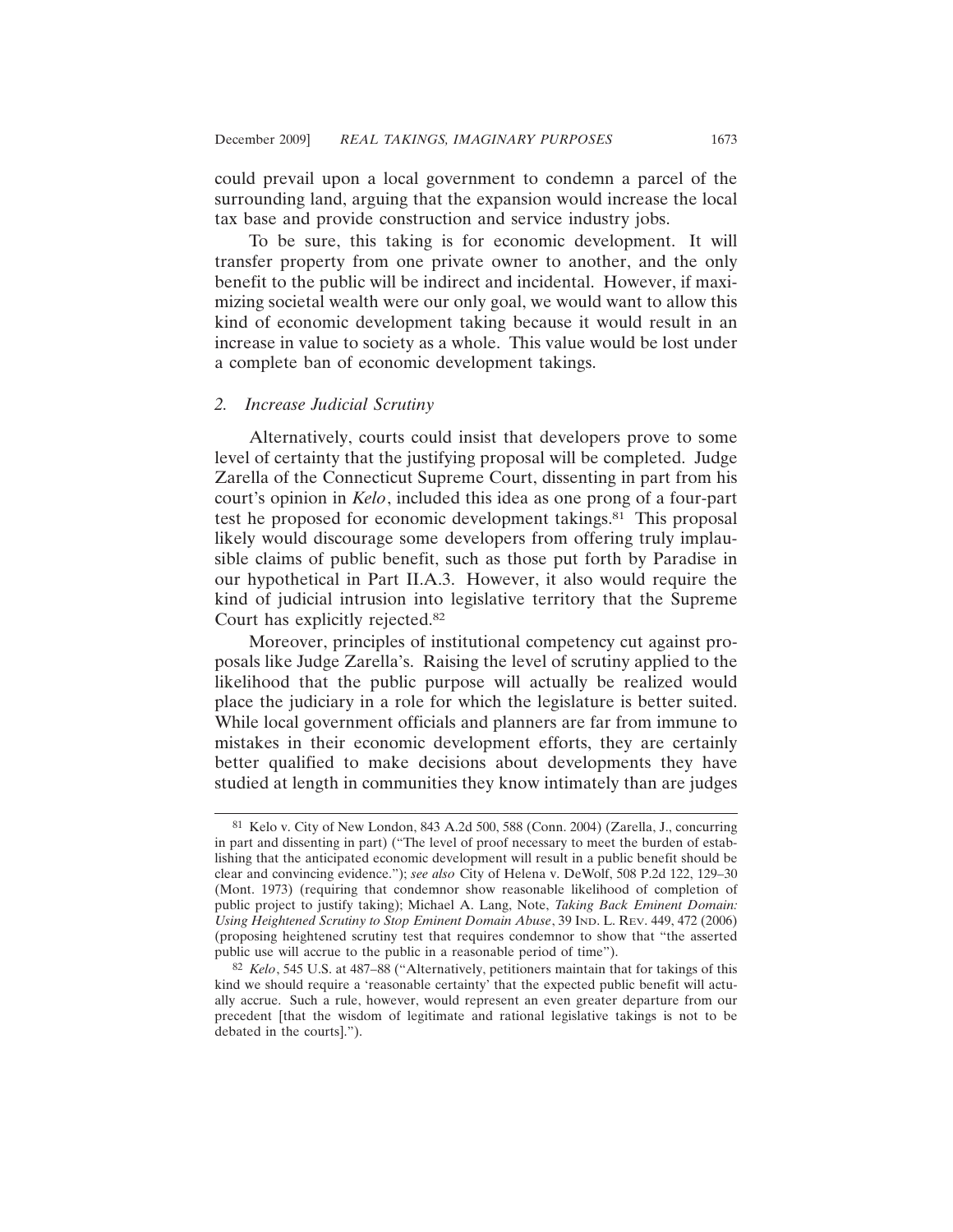considering the matter from the bench.83 The protection of stricter scrutiny is of limited usefulness: It is likely to be both over- and underinclusive.

# *3. Make Compensation More Just*

Other proposals focus on making the compensation paid to condemnees more just. For example, rather than setting just compensation at market value, courts could allow condemnees to share directly in the public benefit touted by the developer. Under such a system, the courts would take a harder look at the public benefit and base the amount that must be paid to the condemnee on the value of the public benefit instead of on the market value at the time of the taking.84 For example, the just compensation might be based on the projected value of the land after it is improved via the development plan as opposed to its market value at the time of the taking.

This proposal would be quite effective at deflating exaggerated claims about public benefit and would prevent abusive takings.85 It also would be flexible enough to allow for some economic development takings. However, this remedy is nonetheless flawed, as it can over- or undercompensate condemnees and may deter the wrong takings because the remedy is not linked to the harm suffered by the condemnee but rather to the supposed benefit of the development. In other words, a condemnee would receive more compensation when the justifying development promises more benefits. But the possibility of greater public benefits has nothing to do with the severity of the damages suffered by the condemnee. A condemnee who suffers relatively minor damages for being displaced by a very beneficial project would reap a large reward while a condemnee who suffers greatly due to a marginally beneficial project would, perversely, receive much less. The overall effect of this remedy on society would be just as unfortunate: The most beneficial projects would require the most compensation, thus deterring exactly the developments we want to encourage.

One way to increase compensation to condemnees while avoiding these incentive problems would be to set just compensation at the

<sup>83</sup> *See* Lingle v. Chevron U.S.A. Inc., 544 U.S. 528, 544 (2005) (rejecting idea that judgment of courts be substituted for that of elected officials or government experts in regulatory takings context).

<sup>84</sup> James E. Krier & Christopher Serkin, *Public Ruses*, 2004 MICH. ST. L. REV. 859, 869.

<sup>85</sup> *See id.* ("Because governments themselves would (through higher condemnation awards) bear the costs of undue optimism about the benefits of their programs, there would be incentives to make realistic assessments.").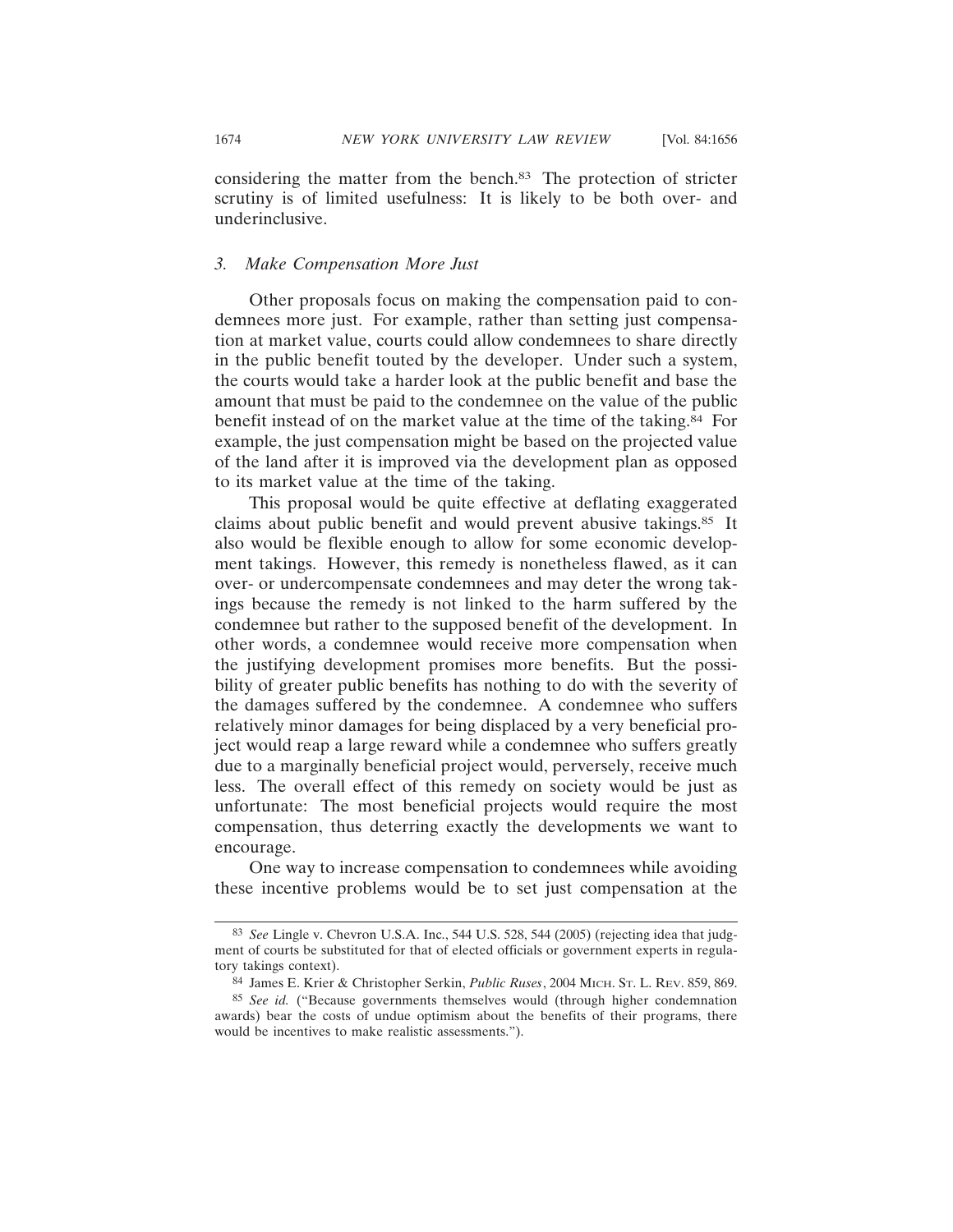market price plus a bonus.<sup>86</sup> An increase in compensation would help provide some balance to the current system, which always undercompensates the condemnee.87

It is hard to predict whether increasing compensation would lead to fewer takings. It certainly would increase the economic cost of takings to the government. While the government's cash outlays would increase as a result of these bonus payments, the political cost of takings—which stems in large part from the resistance put forth by those being forced to give up their property—would dissipate as compensation increased.88 The higher the compensation, the lesser the resistance, as the compensation meets or at least approaches the subjective valuation of more condemnees. Plugging all of this into the model, more takings will occur if net compensation costs decrease, i.e., if political costs decrease by more than the amount just compensation costs (translated into political currency) increase.

### *4. State Buyback Provisions*

The failure of the federal courts or Congress to adopt any of these proposals does not, of course, preclude the states from doing so. Indeed, several states have enacted by constitutional provision, statute, or judicial opinion rules that increase just compensation,<sup>89</sup> ban some economic development takings,<sup>90</sup> and/or tighten judicial scrutiny.91 These state laws are subject to the same criticisms enumerated above.

88 *See* Levinson, *supra* note 63, at 375–76 (noting risk that, by lowering political costs, paying higher compensation may actually lead to an increase in takings).

<sup>86</sup> RICHARD A. EPSTEIN, TAKINGS: PRIVATE PROPERTY AND THE POWER OF EMINENT DOMAIN 184 (1985) ("This bonus can be justified, first, as a balm for the infringement upon autonomy brought about by any forced exchange and, second, as an effort to correct the systematic underestimation of value in the market value test."). A ten percent bonus was paid in British compulsory purchases cases for many years, though it is no longer paid today. *Id.*

<sup>87</sup> Krier & Serkin, *supra* note 84, at 866 (noting that by definition compensation based at market rate undercompensates unwilling sellers precisely because they are unwilling).

<sup>89</sup> *See, e.g.*, R.I. GEN. LAWS § 42-64.12-8 (2008) (providing for just compensation of 150% of market value of land taken for economic development).

<sup>90</sup> *See, e.g.*, N.H. CONST. art. 12-a ("No part of a person's property shall be taken by eminent domain and transferred, directly or indirectly, to another person if the taking is for the purpose of private development or other private use of the property.").

<sup>91</sup> *See, e.g.*, County of Wayne v. Hathcock, 684 N.W.2d 765, 783 (Mich. 2004) (disallowing condemnation of land for development of industrial park for purpose of economic development and adopting state constitutional rule allowing transfer of condemned land to private parties only when demanded by extreme public necessity, when condemned property remains subject to public oversight after transfer, or when condemnation itself serves public interest).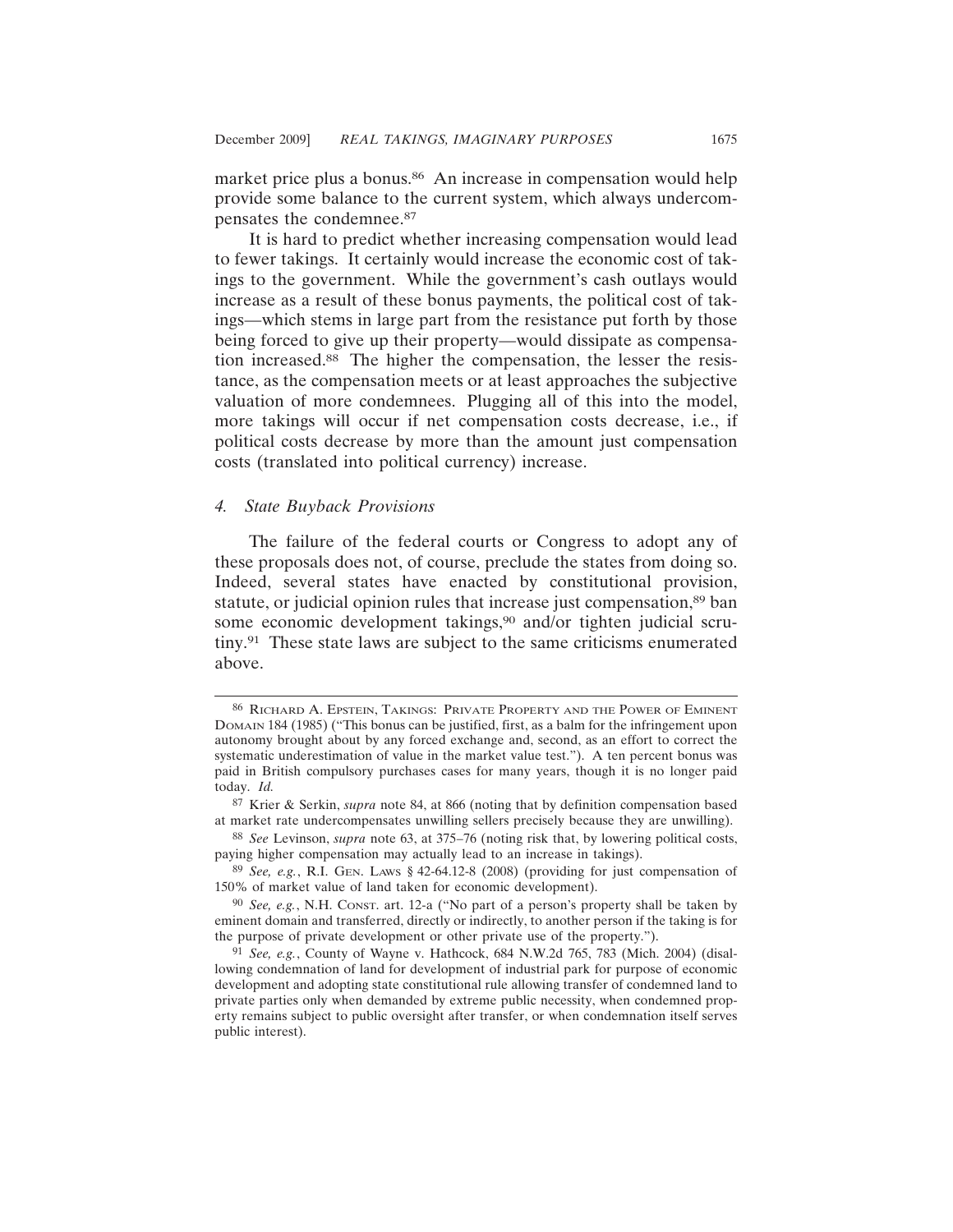Some states have also adopted provisions that allow condemnees to repurchase condemned land if it is not used for the proclaimed public purpose within a given time frame. Wyoming, for example, adopted a statute providing that if "substantial use" of taken land is not made within ten years, a rebuttable presumption arises that the land is no longer needed for a public purpose and the condemnee may petition a court to let her repurchase the land for the same price she originally received for it from the government.92

At first glance, such statutes may seem to curb exaggeration of proclaimed public benefit by forcing developers to consider carefully the public benefit they promise or risk losing their land. However, these statutes<sup>93</sup> fall short of a fully effective actual-use requirement in the private development context for several reasons. First, when considered as part of their entire statutory scheme, they are overinclusive. Every reasonably rigorous buyback provision is part of a larger statutory scheme that also bans economic development takings, rendering these buyback provisions entirely moot. For example, in addition to a provision creating a buyback right,94 Nevada law contains a provision that bans transfers of taken land to private parties for economic development.95 Second, these statutes are inflexible, creating arbitrary deadlines for the achievement of public purposes. In the case of the Wyoming buyback provision, for example, a developer has ten years to make "substantial use" of the taken land regardless of economic realities and the complexity of the project.<sup>96</sup> By contrast, an actualuse requirement bases its remedial deadline on the timing promises

<sup>92</sup> WYO. STAT. ANN. § 1-26-801(d) (2009).

<sup>&</sup>lt;sup>93</sup> In addition to the statutes considered in the text, a recent law passed in Utah merits mention. Much like my proposal, the Utah statute provides a buyback right if the proclaimed public purpose is not met. UTAH CODE ANN. § 78B-6-520.3(3) (2009), *available at* http://www.le.state.ut.us/UtahCode/getCodeSection?code=78B-6-520.3. However, the Utah law only operates when land is "sold under threat of eminent domain," which is when a party with the power to condemn property buys land after notifying the owner of its intent to pursue an eminent domain action. *Id.* § 78B-6-520.3(1)(e). Importantly, the statute thus does not apply to an actual taking. This leaves a condemning party free to avoid the operation of the statute by proceeding with a taking instead of negotiating for a sale.

<sup>94</sup> NEV. REV. STAT. § 37.270 (2007) (providing condemnee with right to repurchase land taken via eminent domain if, inter alia, condemnor does not begin active planning for implementation of justifying public use within fifteen years of obtaining possession of property).

<sup>95</sup> *Id.* § 37.010(2) (disallowing, with certain exceptions, direct or indirect transfer of land from public agency that condemned it to private party for purpose of economic development). Wyoming has a similar provision. *See* WYO. STAT. ANN. § 1-26-801(c) (2009) (same).

<sup>96</sup> WYO. STAT. ANN. § 1-26-801(d) (2009). A developer who did not use the land within the time frame could try to overcome the statutory presumption and thus secure an extension; however, this flexibility is quite limited as it requires court approval. It also does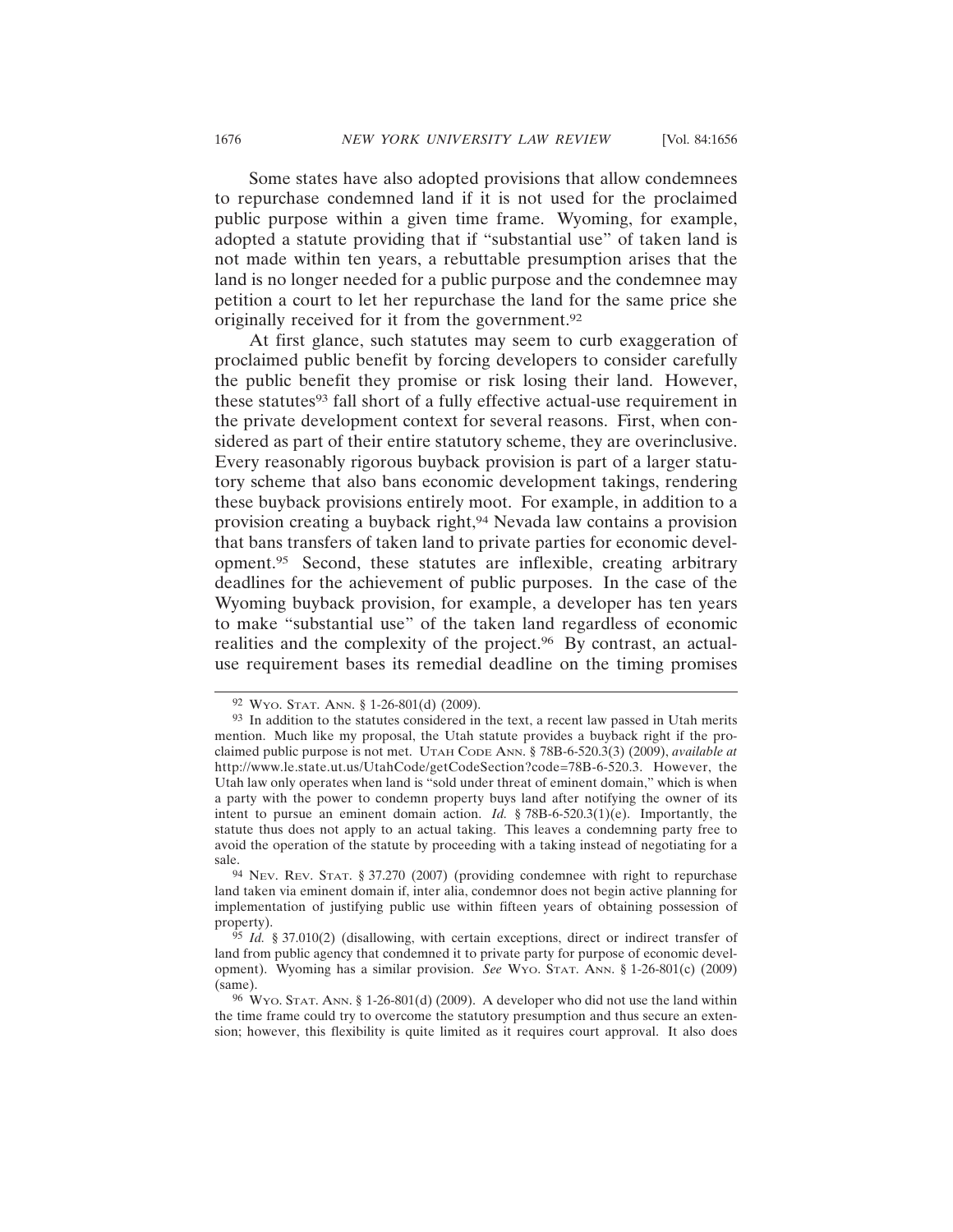made by the developer in the development plan.<sup>97</sup> A developer is thereby held only to her own word, not to an arbitrary statutory time frame.

Finally, the remedy offered by these statutes neither properly honors the constitutional right not to have land taken for a private purpose nor serves as an adequate deterrent to improper takings. An actual-use requirement would provide condemnees with individualized damages in addition to buyback rights and therefore would address both of these problems.98 The next Part presents the details of this proposal.

### III

# CONSTITUTIONAL REMEDY FOR CONSTITUTIONAL VIOLATION

The key to preventing takings based on exaggerated public benefit lies in recognizing that the Takings Clause,<sup>99</sup> like other provisions in the Bill of Rights, conveys an enduring constitutional right to individuals.100 According to such a reading, the clause allows the govern-

100 In addition to the admittedly modest support found in the case law, the nature of individual constitutional rights argues for the adoption of an actual use requirement. Comparing the way current law treats the rights provided by the Fourth Amendment and the Takings Clause illustrates the oddness of the expiring Takings Clause right. The Fourth Amendment states, in relevant part: "The right of the people to be secure . . . against unreasonable searches and seizures, shall not be violated, and no Warrants shall issue, but upon probable cause . . . ." U.S. CONST. amend. IV. Leaving aside exceptions not relevant for present purposes, searches must not exceed the bounds of validly executed warrants. Katz v. United States, 389 U.S. 347, 357 (1967) (noting that, with few specific exceptions, "searches conducted outside the judicial process, without prior approval by judge or magistrate, are per se unreasonable under the Fourth Amendment"). The inclusion of a person or place in a warrant in a search case is like the promise of a public benefit if a parcel is condemned in a takings case: It renders permissible otherwise unconstitutional behavior. However, in the Fourth Amendment context, the Court requires that police actually adhere to the promise they make when describing their probable cause to a magistrate in order to get a warrant. *See* Ybarra v. Illinois, 444 U.S. 85, 91 (1979) (holding that warrant to search bar did not validate search of bar patron). If police exceed the scope of the warrant, any evidence they gather generally will be excluded.

If the Supreme Court replaced the actual guarantee of the Fourth Amendment with the "promise" standard of the Takings Clause, a suspect's rights would be satisfied when federal officers *promised* a magistrate that they would confine their search to the area described in a warrant regardless of whether they did so. If the officers broke their promise, the suspect would have to live with being searched and would have no right to suppress the evidence illegally collected. His right would be lost, just as a condemnee's right to protection from a taking for a private purpose would be lost if a justifying public

nothing to cure the arbitrariness of the time frame. Nevada has a similarly arbitrary time frame. *See supra* note 94.

<sup>97</sup> *See infra* Part III.A.3.

<sup>98</sup> *See infra* Part III.A.5.

<sup>99</sup> U.S. CONST. amend. V ("[N]or shall private property be taken for public use, without just compensation.").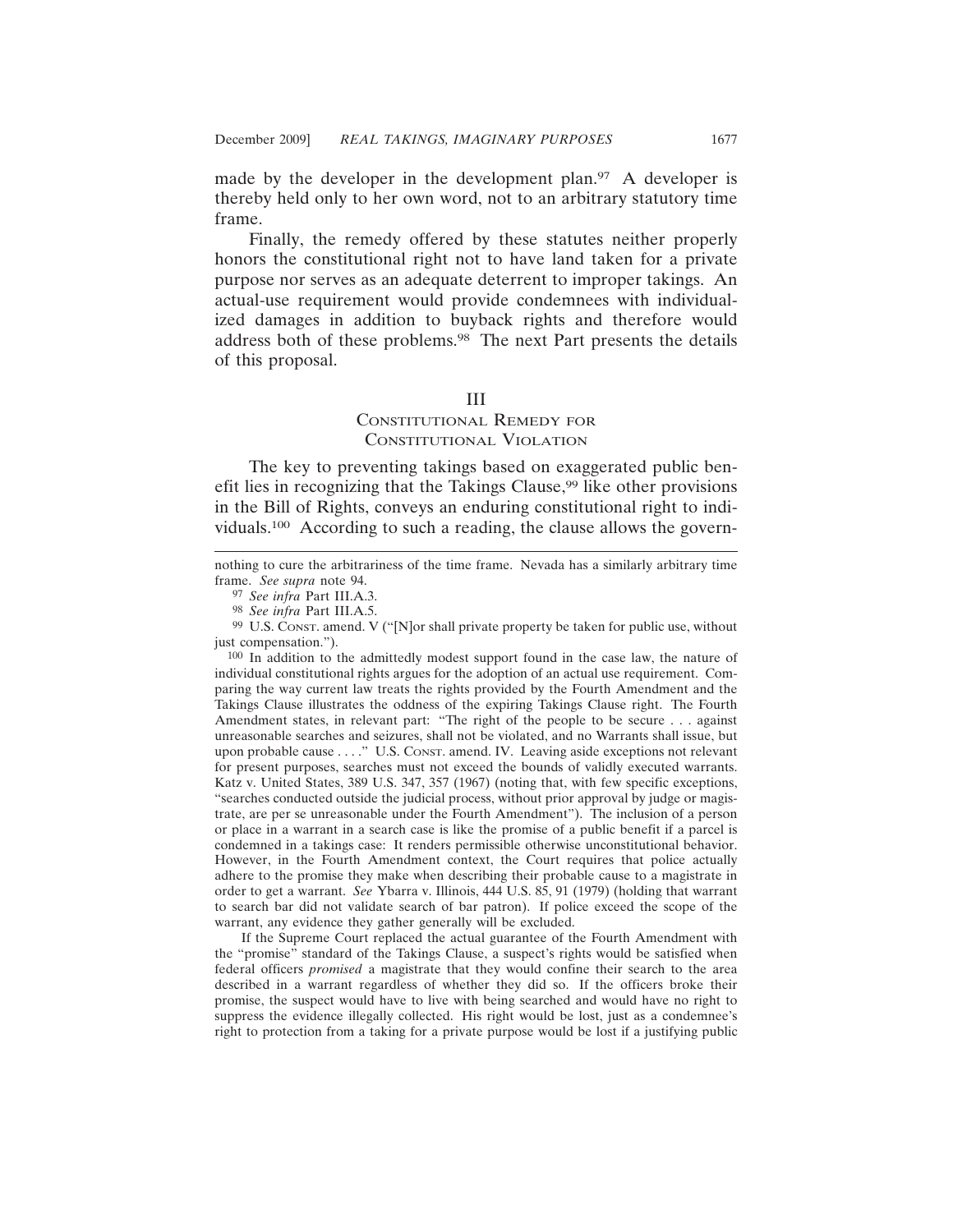ment to extinguish this individual property right only by (1) paying just compensation for the taken land, and (2) actually using the land for the public purpose that justified a taking. This Part explores how such an actual-use requirement would change the decisional dynamics surrounding condemnations. Section A outlines the details of the "actual-use requirement" remedy. Section B applies this remedy to show how it would prevent excessive takings. Section C defends an actual-use requirement against several challenges.

#### *A. Elements of the Actual-Use Requirement*

An actual-use requirement has the dual purpose of honoring a constitutional right and deterring the violation of that right. The right would be honored through the return of land and payment of damages. Preventing the violation of the right requires more explanation, and is addressed in the next Section. First, I present the essential elements of the actual-use proposal.

#### *1. Scope*

Requiring actual use is intended to remedy the institutional failure that often accompanies takings for private economic development. Because this institutional failure is not apparent outside of the private economic development context, the requirement of actual use applies only to these takings.

#### *2. Individual Remedy*

Typical guarantees that taken land will be put to a public purpose are contractual or statutory.101 Contracts run between the government authorizing the taking and the developer utilizing the taken property, and statutes are to be enforced by the former against the latter.<sup>102</sup> This leaves the fox guarding the henhouse.<sup>103</sup> A government that has displaced a constituent to partner with a developer is

purpose were not realized. Because neither the dishonesty of a federal officer nor the failure of a developer can make a constitutional right disappear, the Takings Clause demands that the purpose that justifies a taking actually come into being.

<sup>101</sup> *See, e.g.*, Berman v. Parker, 348 U.S. 26, 30 (1954) (describing statutory requirement of term requiring use in contractual terms of lease or sale).

<sup>102</sup> *See* Nicole Stelle Garnett, *The Public-Use Question as a Takings Problem*, 71 GEO. WASH. L. REV. 934, 978–79 (2003) (discussing state efforts to impose greater accountability for use of condemned land via contractual and statutory tools).

<sup>103</sup> Some state courts have rejected takings as unconstitutional when the statutory or contractual guarantees provide too little assurance that the developer will use the taken land for the claimed public purpose. *See, e.g.*, Casino Reinvestment Dev. Auth. v. Banin, 727 A.2d 102, 110 (N.J. Super. Ct. Law Div. 1998) (holding that taking was not for public use because development plan did not impose strict enough time or use requirement on taken land). The Connecticut Supreme Court explicitly found that the development plan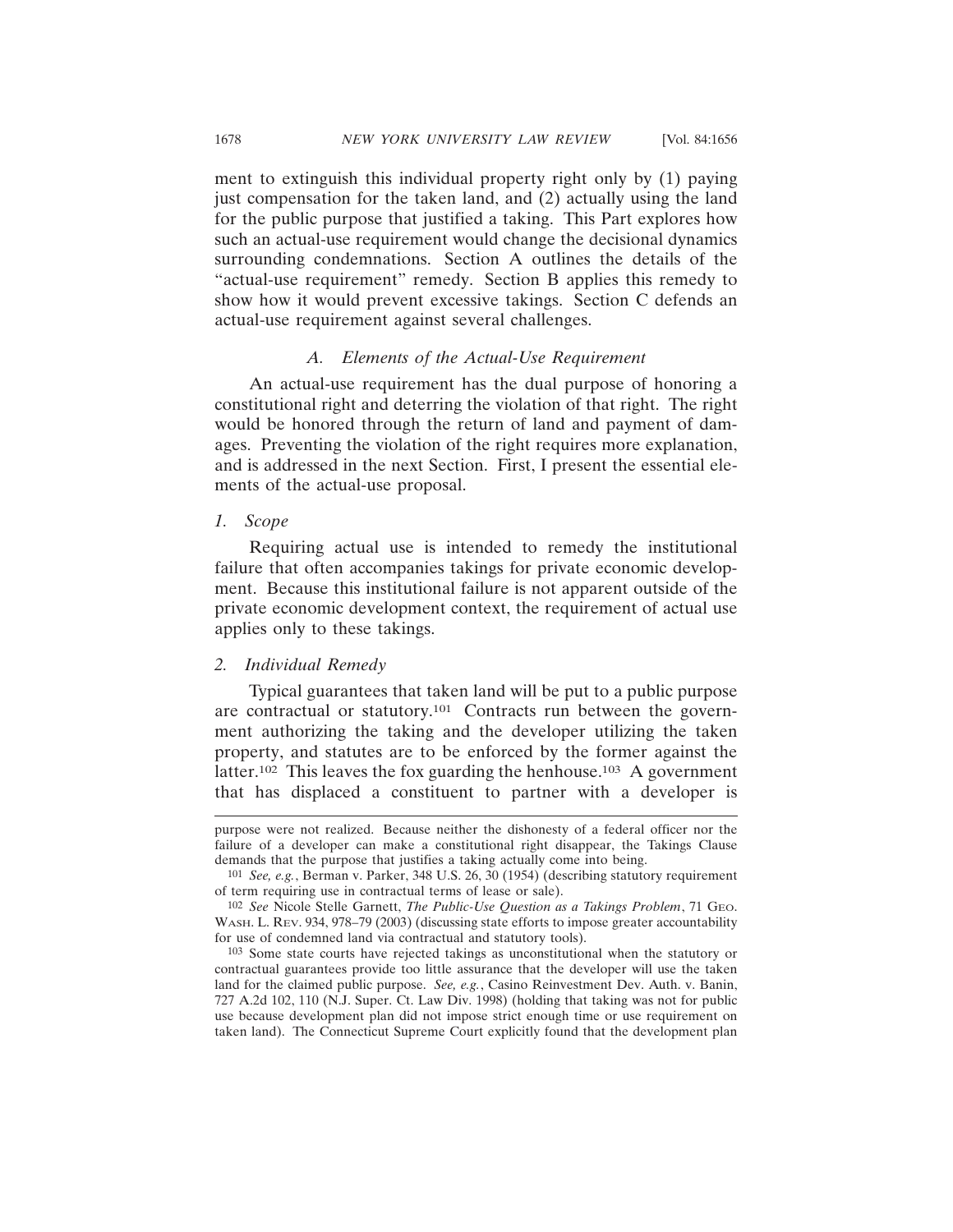extremely unlikely to do anything to bring the developer's failures to light. Any failure of the developer becomes a failure of the government partner, and, unlike the developer, the government must pay the political costs of the failure. These limitations on the government would be apparent to a rational developer, who would thus feel safe exaggerating the public benefit of her proposal.

By contrast, the recommended actual-use requirement properly recognizes the rights of condemnees, who have completely different incentives. Unlike the government, condemnees have an adversarial relationship with the developer. Condemnees who have been coerced from their homes would be likely to monitor the progress of the development that justified the state's use of its power; they have a financial and often an emotional stake in its outcome.104 Additionally, the monitoring could be outsourced—perhaps plaintiffs lawyers would take an interest. Regardless, for the remedy to work as a deterrent, not every condemnee would need to monitor every private development taking as long as enough of them did.

## *3. Development Plan as Baseline*

Currently, when a court approves an economic development taking, it does not rule that a certain *public benefit* justifies taking private land but rather that a *development plan* promising some benefit does. To ensure that the benefit promised by the plan is realized, an actual-use requirement recognizes a condemnee's continuing interest in her property under the Takings Clause until the public benefit laid out in the approved development plan is substantially achieved. This flows logically from the court's enshrining of the plan as sufficient to justify a taking. If the plan justifies the taking, then it should be the substantial achievement of the benefit promised by the plan within the plan's time frame that extinguishes a condemnee's right in the property. Essentially, an actual-use requirement treats a taking for economic development by a private party as contingent upon substantial completion of the justifying development.105

in *Kelo* did provide specific enough requirements to ensure a public use would be achieved. Kelo v. City of New London, 843 A.2d 500, 546–47 (Conn. 2004).

<sup>104</sup> The common law recognizes that individuals are often in a better position than the government to seek enforcement of their rights. *See, e.g.*, Smithers v. St. Luke's-Roosevelt Hosp. Ctr., 723 N.Y.S.2d 426, 435–36 (App. Div. 2001) (noting that donors have greater interest in enforcing terms of their charitable gifts than attorney general and recognizing that standing doctrine allows individual enforcement of gift terms).

<sup>105</sup> *See* Garnett, *supra* note 102, at 981 (proposing condemnees retain future interest in condemned land so that land reverts to condemnee upon abandonment of public purpose, even after completion of development project).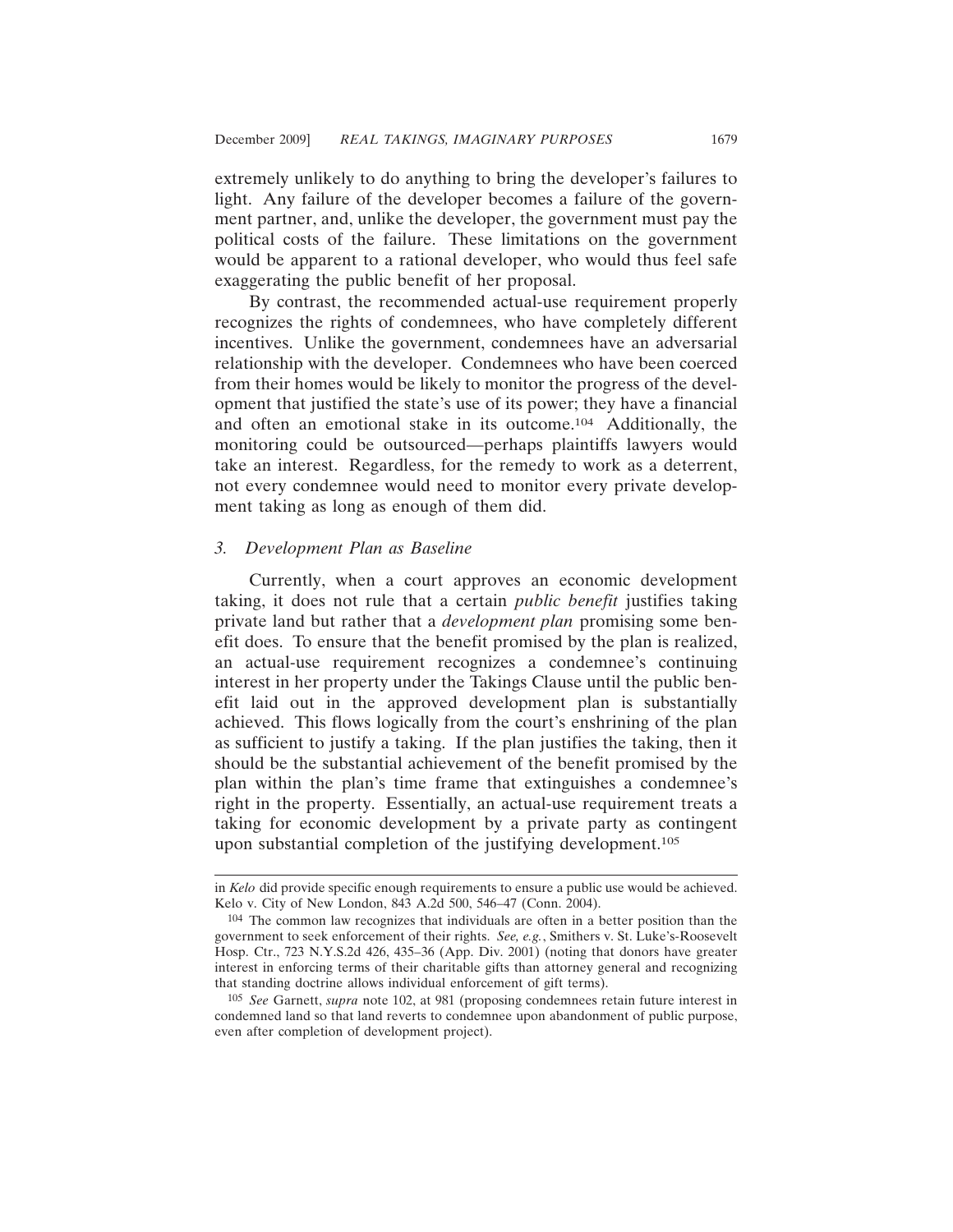Requiring developers to follow through substantially on the justifying development plan is important for several reasons. First, it provides an affirmative guarantee that a public benefit will be achieved from the taking. Current statutory and contractual guarantees that allow for private economic development provide only that the land be used in line with the development plan or for nothing at all.106 An obvious problem with this kind of guarantee is that it only prevents developers from straying from the plan justifying the taking; it does not require them to actually *fulfill* the plan.

Second, the plan sets the physical and temporal standards that must be met if the taking is to be constitutional. Once the plan is fulfilled in good faith—the land is actually put to a public use—the Fifth Amendment's demands are met. The plan's success would be measured by the completion of its physical goals, such as building a 350-room hotel within a certain time frame.107 While a developer certainly could build a 350-room hotel without creating any new jobs by keeping the hotel vacant, the completion of the hotel should serve as an adequate proxy for the public benefit the hotel was meant to create. A rational developer would be unlikely to expend the resources to build a facility with capacity she did not believe it could utilize. In essence, this requirement aligns the private financial interest of the developer with the public interest. Developers also would be free to sell the property they received from a taking. The sale would be subject to the same development plan that justified the taking; the constitutional right of condemnees not to have their land taken for anything other than a public use would run with the land, allowing condemnees to press their claim against the new developer. In other words, a developer of land condemned pursuant to a development plan could sell the land. The buyer of the land would be obligated to fulfill the justifying public purpose, just as the seller was, and condemnees would be able to sue the buyer.

Finally, the plan would control the timing of the constitutional right. Development plans set out time frames for the achievement of the public benefit they promise. The substantial achievement of this public purpose within the promised time frame would extinguish condemnees' constitutional interest in the land, in effect ending the con-

<sup>106</sup> The development plan in *Kelo*, for example, required that any deed conveying the property contain covenants limiting development to that proposed in the development plan and forbidding speculation. *Kelo*, 843 A.2d at 545 & n.64. There was no affirmative obligation to complete the development.

<sup>107</sup> If, for instance, a developer promised to build a 350-room hotel, and she kept her promise but then went bankrupt and the hotel was converted into an office building, condemnees would have no claim.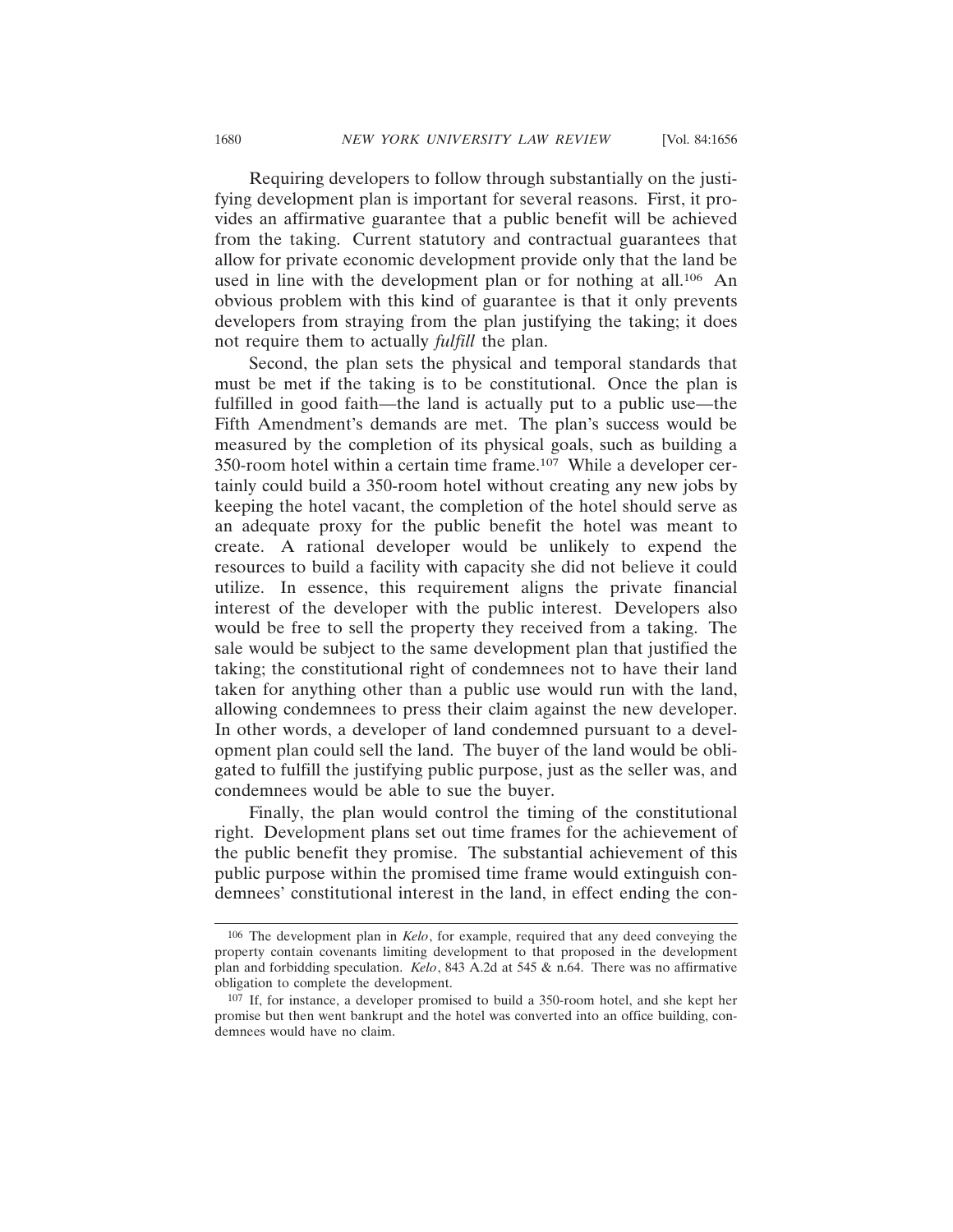tingency of the transfer. If, for example, a development plan promised a hotel within ten years, then the developer has ten years to build the hotel before a condemnee can sue. However, it bears emphasizing that requiring actual use calls for substantial and not complete compliance with the development plan. This is essential in order to provide courts and developers with the wiggle room to prevent the wastefulness that would accompany a decision, for example, against a developer who made good faith efforts to complete a project and had reached ninety percent completion by the deadline. Whether a project could be considered substantially complete would be a caseby-case inquiry.

One possible objection to my temporal requirement is that it would merely lead developers to greatly extend the time frames attached to development plans. However, this kind of manipulation would serve little purpose as it would reduce the value of the promised public benefit. Creating 1000 jobs in thirty years is worth considerably less than creating 1000 jobs in five years. Developers want to maximize the claimed public benefit—within realistic limits—so that they have the best chance of winning government approval, and thus will be unlikely to artificially extend the time frame.

# *4. Parties*

An actual-use requirement would provide condemnees with a remedy against the private developer of their land, with the government serving as a backstop if developers become insolvent. I target developers because they are easier to deter than governments: Governments respond only to political costs, so it is difficult to predict how they will react to an increase in the financial risk and cost of takings.108 A government might be quite willing to bear financial costs to achieve its goals so long as the financial costs translate into dispersed, or insignificant, political costs. However, for a rational private developer, maximizing profit is the only goal, so an actual-use requirement would serve as a powerful deterrent against exaggerated projects. The next Section considers the effect of this deterrent in greater detail.

Establishing that condemnees *should* target their suits at developers does not, however, resolve whether developers *can* be sued under the Constitution. The government is the traditional defendant in a takings challenge and the Constitution does not typically run against private parties. But private parties developing condemned

<sup>108</sup> *See* Levinson, *supra* note 63, at 375–76 (noting importance of political costs to government decisionmaking).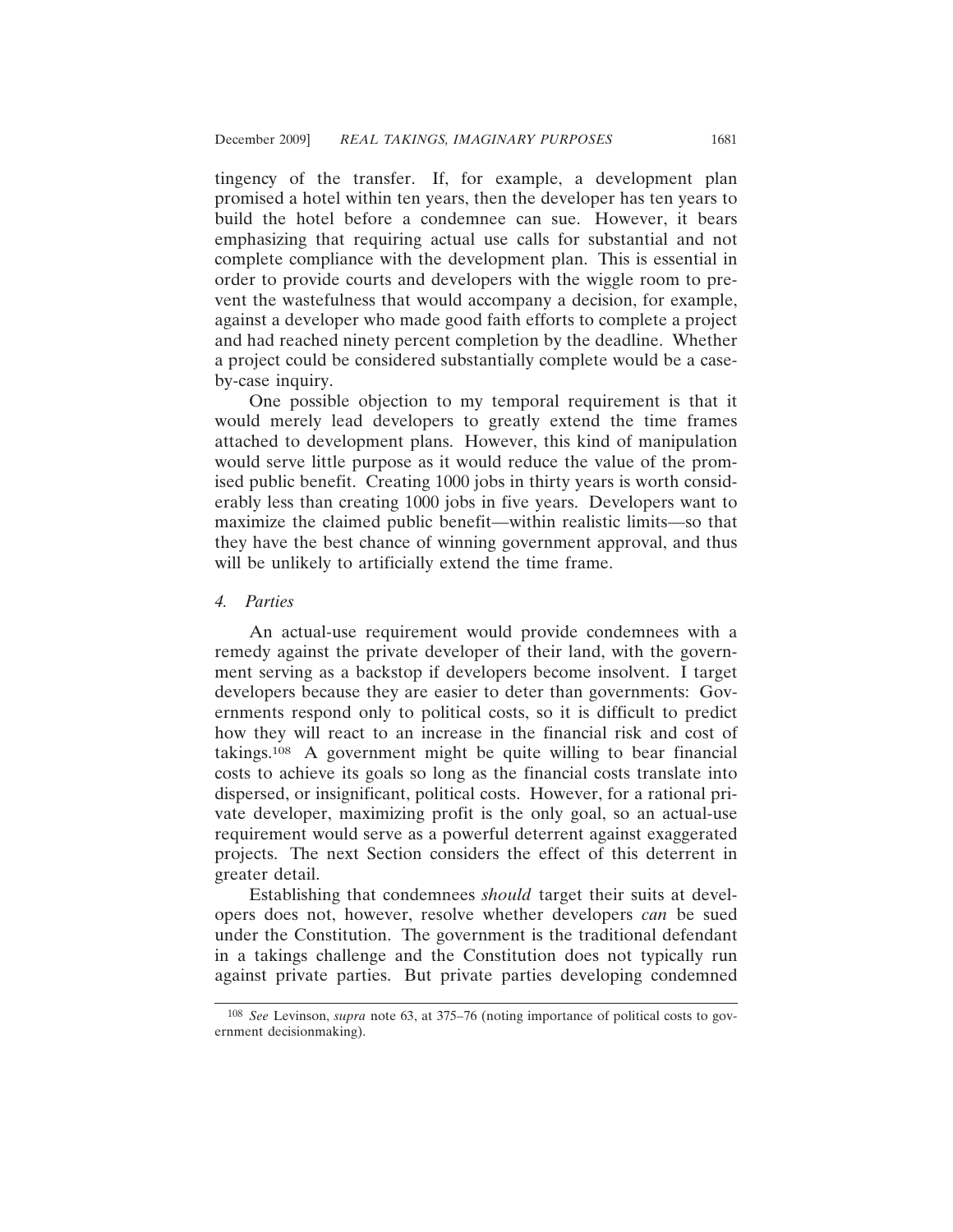land play a public role: The condemning government delegates to these developers the achievement of the public purpose that justifies the taking.109 The delegation of the obligation to realize a public purpose—and the financial benefits that accompany it—should not be severable from liability when that purpose is not achieved.

Standing to sue private parties for the violation of constitutional rights when the government delegates its authority to these private parties is well established in other constitutional areas. For example, § 1983 of Title 42 of the United States Code creates a cause of action for the deprivation of constitutional rights under the color of state law.110 The deprivation must be attributable to a state actor, but private corporations are considered state actors when exercising state action.111 Several cases in the lower federal courts have come up in the context of prisons run by private corporations on behalf of state governments. Courts have consistently held that inmates can make claims under § 1983 against private prison employees and prison management corporations.112 A private developer charged with achieving a public purpose that justifies a taking would seem at least as much of a state actor as a private company hired to run a state prison or one of its employees.

#### *5. Award*

The goals of an actual-use requirement are to honor a constitutional right and to deter the violation of that right. This subsection outlines a remedy that meets both of these goals. When the public purpose that justified a taking is not substantially realized, the land must be returned to the condemnee, if practicable, in exchange for the compensation originally paid for the taking, and damages must be paid to compensate the condemnee for the inconvenience of being forced from her property as well as any applicable mental and emotional damages.

<sup>109</sup> *See* Garnett, *supra* note 102, at 981 (explaining that typical flexibility accorded to government as condemnor may be less appropriate when government intends to delegate achievement of public use to private party). "[W]hen the public use is to be carried out by a private party, a future-assurances requirement simply could be seen as a guarantee that the property is in fact being condemned for the reason given by the government." *Id.*

<sup>110</sup> Lugar v. Edmondson Oil Co., 457 U.S. 922, 935 (1982).

<sup>111</sup> *Id.* at 936–37.

<sup>112</sup> *See, e.g.*, Rosborough v. Mgmt. & Training Corp., 350 F.3d 459, 461 (5th Cir. 2003) (employees); Skelton v. Pri-Cor, Inc., 963 F.2d 100, 102 (6th Cir. 1991) (corporations); Matthew W. Tikonoff, *A Final Frontier in Prisoner Litigation: Does* Bivens *Extend to Employees of Private Prisons Who Violate the Constitution?*, 40 SUFFOLK U. L. REV. 981, 1001 & nn.162–63 (2007) (summarizing cases in which claims were permitted against prison corporations and employees).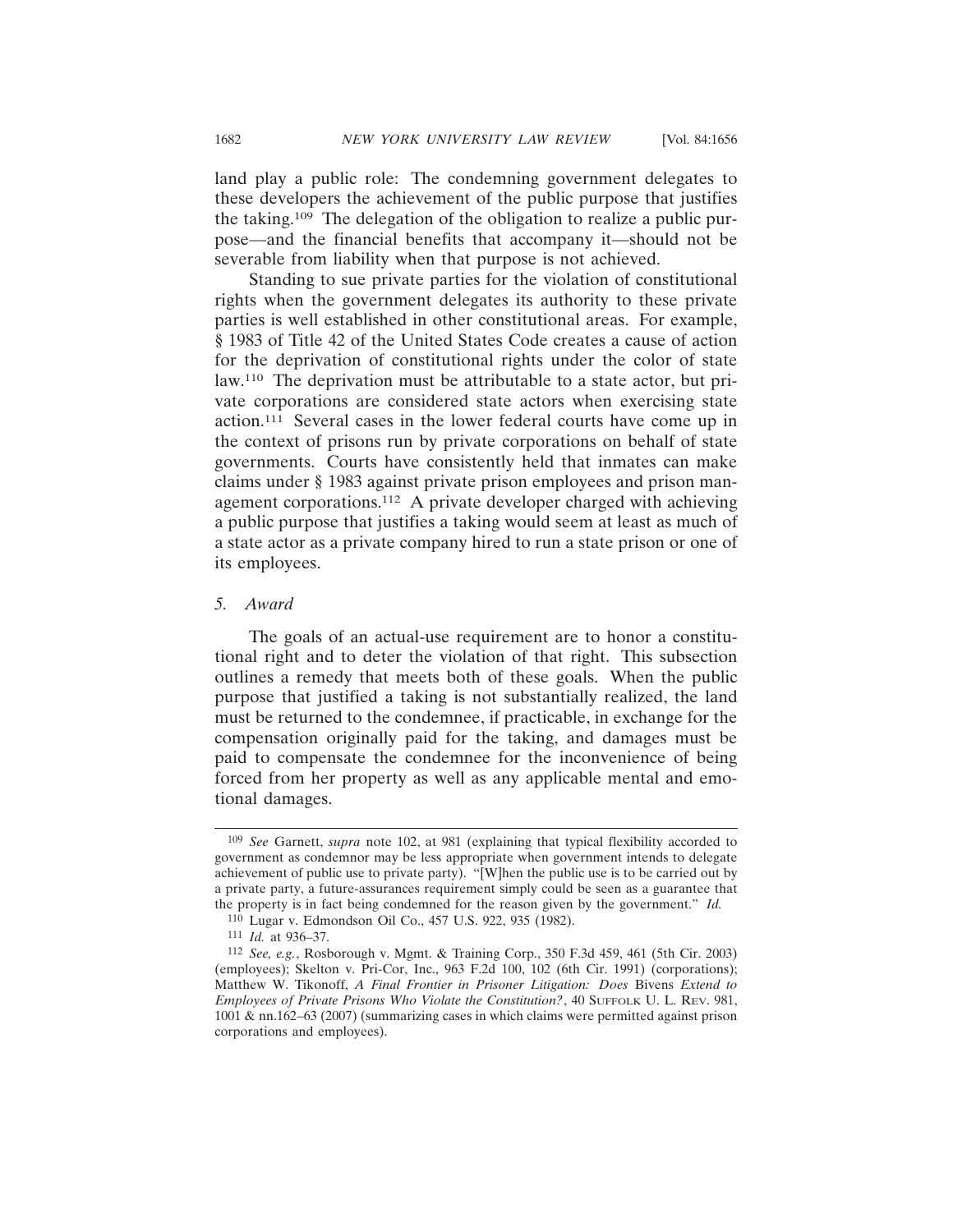The first part of this remedy—the return of condemned land in exchange for the original compensation—is fairly straightforward.113 Unfortunately, the return of property will often be impracticable. If the condemnee does not discover a development is falling short of its proclaimed purpose until the site of her former home has become a putting green, she cannot merely seek an injunction ordering the return of her home. It would be disproportionate or wasteful to tear down the development and restore it to its former condition.114 The condemnee also may have moved to another city and no longer desire to return to her home years after being removed from it. To account for this reality, condemnees would also have the option to keep the just compensation and only sue for the additional damages.<sup>115</sup>

The damages component of this remedy is derived from remedies in torts where the cause of action arises under the Constitution. Constitutional torts generally are awarded like common law torts, with damages designed to compensate for the injury resulting from the violation of a constitutional right.<sup>116</sup> As in common law torts, no damages would be available for the inherent value of the constitutional right itself—in this case, the right not to have property taken for any use other than a public one.<sup>117</sup> Damages would total the amount necessary to compensate a condemnee for being forced from her property for a period of years, and they would in many cases include a signifi-

115 Whether property could be returned could be a factor influencing the size of the damage award. Permanent loss of the property would seem to demand greater compensation than would loss for the period of the unconstitutional taking.

116 *See* Memphis Cmty. Sch. Dist. v. Stachura, 477 U.S. 299, 307 (6th Cir. 1986) ("'[T]he basic purpose' of § 1983 damages is 'to *compensate persons for injuries* that are caused by the deprivation of constitutional rights.'" (quoting Carey v. Piphus, 435 U.S. 247, 254 (1978) (emphasis added))).

<sup>113</sup> *Cf.* ERWIN CHEMERINSKY, CONSTITUTIONAL LAW: PRINCIPLES AND POLICIES 640 (2006) ("If the taking is not for public use, the government must give the property back."). In addition to returning the just compensation, the condemnee should pay a market rate of interest on it. Fairness requires this interest payment as the condemnee has enjoyed the use of the just compensation during the relevant time frame. The condemned property likely would have appreciated during this period, so the payment of interest should not adversely affect the condemnee.

<sup>114</sup> This is analogous to the reluctance of courts to order specific performance in contract suits. *See, e.g.*, Van Wagner Adver. Corp. v. S & M Enter., 492 N.E.2d 756, 761 (N.Y. 1986) ("It is well settled that the imposition of an equitable remedy must not itself work an inequity, and that specific performance should not be an undue hardship."). Courts in contract cases also refuse to order disproportionate remedies. *See, e.g.*, Jacob & Youngs, Inc. v. Kent, 129 N.E. 889, 890–92 (N.Y. 1921) (refusing to order literal compliance with contract that called for installation of certain brand of pipe when substantially identical pipe of different brand had been installed and compliance would require significant demolition of residence built under contract).

<sup>117</sup> *See id.* at 307–08 (explaining that awards cannot be given for value of abstract constitutional rights in § 1983 suits); *see also* Levinson, *supra* note 63, at 372 (noting that constitutional damages awards are not available for "inherent value of constitutional rights").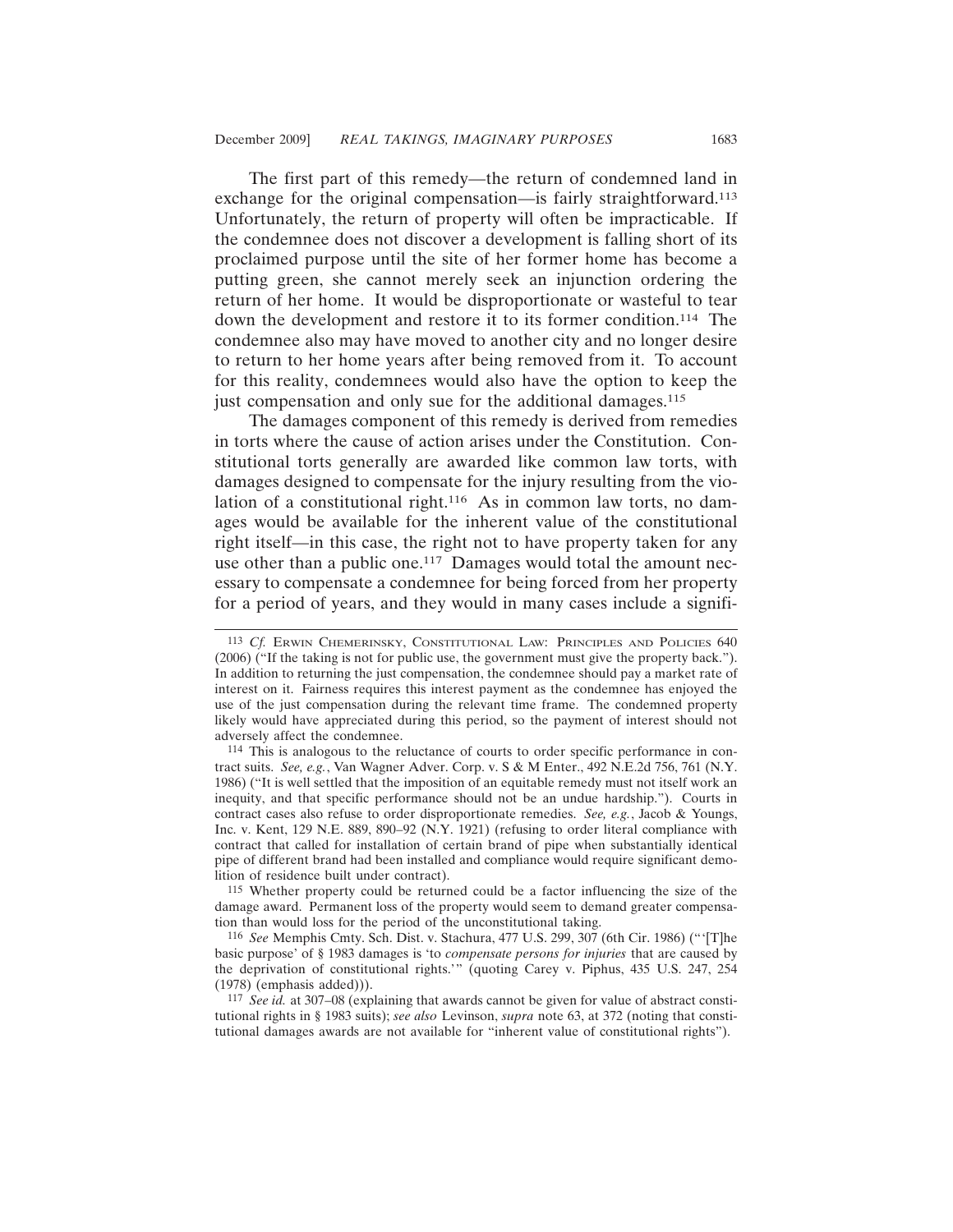cant emotional distress element.<sup>118</sup> Awards would vary case by case, as they should. For example, an enormous emotional distress award might be appropriate in the case of someone like Wilhelmina Dery, the ninety-one-year-old New London resident forced from the home of her birth by the *Kelo* taking. However, a lesser award with no emotional damage component would be appropriate if a vacant lot had been taken. This flexibility would partially compensate condemnees for subjective value, something not achieved by any current remedies. It thus would allow courts to properly recognize that different takings require different remedies, providing the largest award to condemnees with the largest loss—their homes.<sup>119</sup>

But making condemnees whole is only part of the purpose of the remedy; it must also protect potential condemnees through deterrence. The two parts of the actual use award would effectively deter improper takings. The first part—giving condemnees the right to repurchase their land—would go a long way toward deflating the exaggeration of public benefit that drives abusive takings. Developers would know that straying from a development plan would subject them to the loss of their land and would thus be unlikely to seek the taking of land for unrealistic public purposes. Add to this the possibility of a large award to be doled out by a jury from the same community as the condemnee, and developers would have every incentive to be conservative in their public benefit calculations.120 The next

<sup>118</sup> *See Stachura*, 477 U.S. at 307 ("[C]ompensatory damages may include not only outof-pocket loss and other monetary harms, but also such injuries as 'impairment of reputation . . . , personal humiliation, and mental anguish and suffering.'" (quoting Gertz v. Robert Welch, Inc., 418 U.S. 323, 350 (1974))).

<sup>119</sup> Justice Thomas based one line of argument in his dissent on the fact that private homes were at issue in *Kelo*. Thomas noted with irony that the Court does not defer to the legislature in its Fourth Amendment jurisprudence defining the scope of permissible searches of homes but that it does defer "when the issue is, instead, whether the government may take the infinitely more intrusive step of tearing down petitioners' homes." Kelo v. City of New London, 545 U.S. 469, 518 (2005) (Thomas, J., dissenting). Thomas's position may suggest that special protections—and awards—should be provided when private homes are subject to takings. However, this would be under- and overinclusive. For example, drawing a line between commercial and residential property would fail to distinguish between the taking of a shop run by generations of the same family and that of a vacant lot. By contrast, recognizing and trying to compensate for subjective value would properly distinguish among the countless possible types of property that could be subject to condemnation.

<sup>120</sup> Other remedies could also serve to implement the purpose of actual use. For instance, a fixed value that is some multiple of just compensation could be set as the reward. This would allow for greater predictability in deterrence but would fail to compensate condemnees on a case-by-case basis. Another potential remedy is judicial monitoring of a development to ensure it meets the public purpose promised in its development plan. The court permitting a taking could maintain jurisdiction over the development, with monitoring via a receiver, until the benefit was met. Though this solution is somewhat heavy-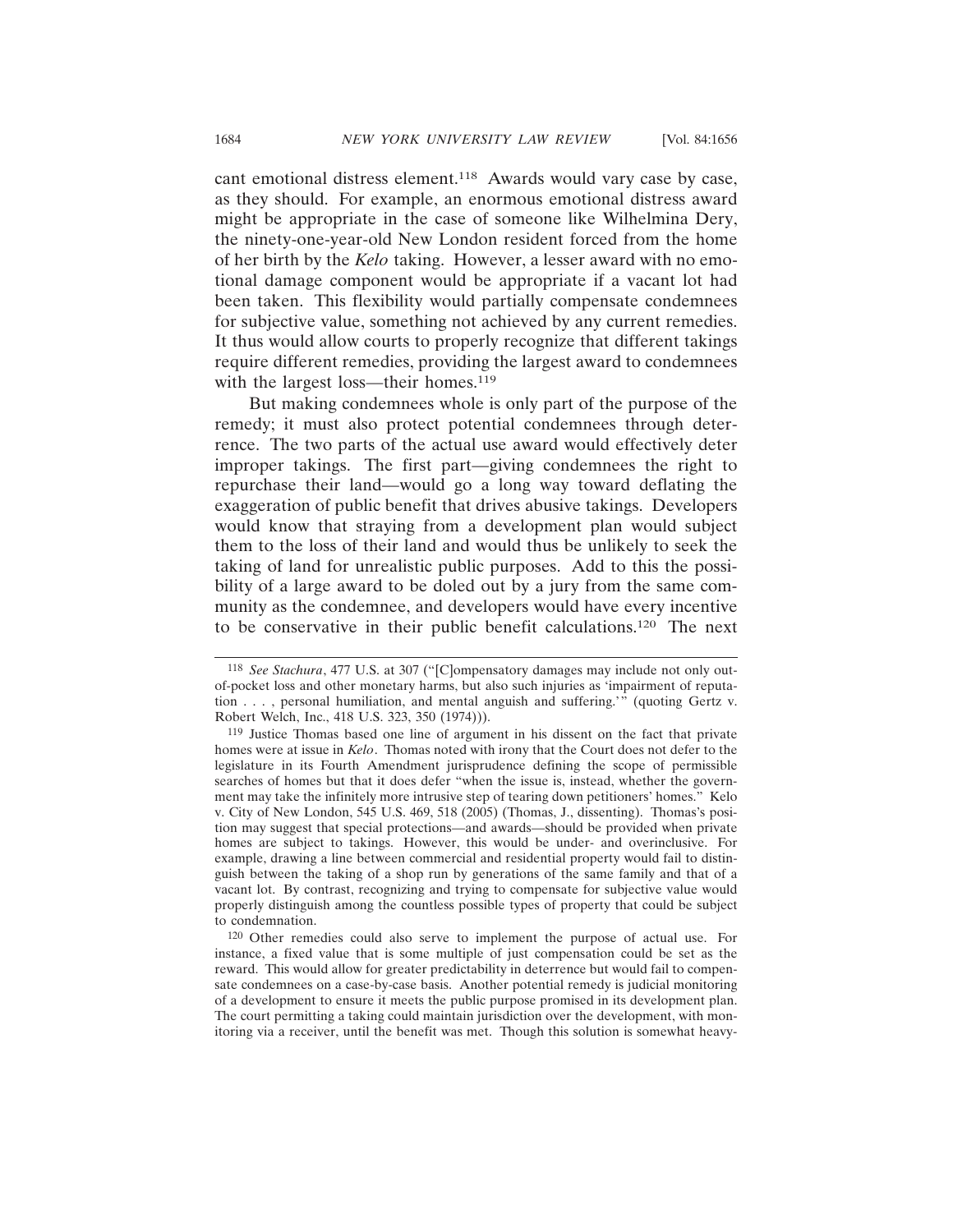Section analyzes how this remedy would operate to deter abusive takings.

#### *B. Deterrence*

Perhaps the most important remedial characteristic of an actualuse requirement is that it operates through the private developer, allowing it to avoid the problem of deterring political actors who do not respond directly to financial incentives.121 The self-interested developer will carefully consider the elements of a proposal that claims to yield public benefit because she will be required to deliver on these promises or lose the property and be liable for emotional damages. Completing an element of the plan that was supposed to provide a benefit—for example, a hotel that would employ 100 people—would prove extremely expensive if the market could not support the element (for example, if demand for hotel rooms proved inadequate).122 Thus, the developer would no longer have an incentive to exaggerate.

With an actual-use requirement, the developer would approach the government with an accurate estimate of the public benefit. The public-minded government could then compare condemnation cost with public benefit using accurate information and make a good-faith takings decision.123 The respective roles played by the legislative and judicial branches would not change, but the branches would be better able to play their roles because they would have more complete information. With an actual-use requirement, unlike under proposals for

122 An actual-use requirement would require the construction of the hotel, not the provision of the promised jobs. The physical claim is considered an adequate proxy for the promised public benefit. *See supra* Part III.A.3.

handed, it arguably is justified by the similarly heavy-handed nature of a private development taking. This remedy admittedly strays from the idealized individual monitoring model I assume through much of this Note. But, by insisting that proponents keep their promises, it too would effect the change in the decisional dynamics of takings that is my central purpose.

<sup>121</sup> *See* Levinson, *supra* note 63, at 357 (describing uncertainty of officials' weighing of financial considerations).

<sup>123</sup> An actual-use requirement should still be effective—though perhaps less so—when a public-minded government acts as both proponent and condemnor and takes land based on an inflated public benefit that it developed through an excess of optimism. In this case, the private sector gets involved after the taking is completed, when the government transfers the land to a private developer for the achievement of the public benefit. An actualuse requirement may not sufficiently dampen the government's enthusiasm: The government actually, though inaccurately, believes the purpose will be achieved. However, the taking would likely fail to come about because private developers would be unwilling to accept the delegation of the responsibility to achieve the outsized public benefit. Officials consulting with potential developers before condemning the land would discover this reluctance and adjust their public benefit estimate.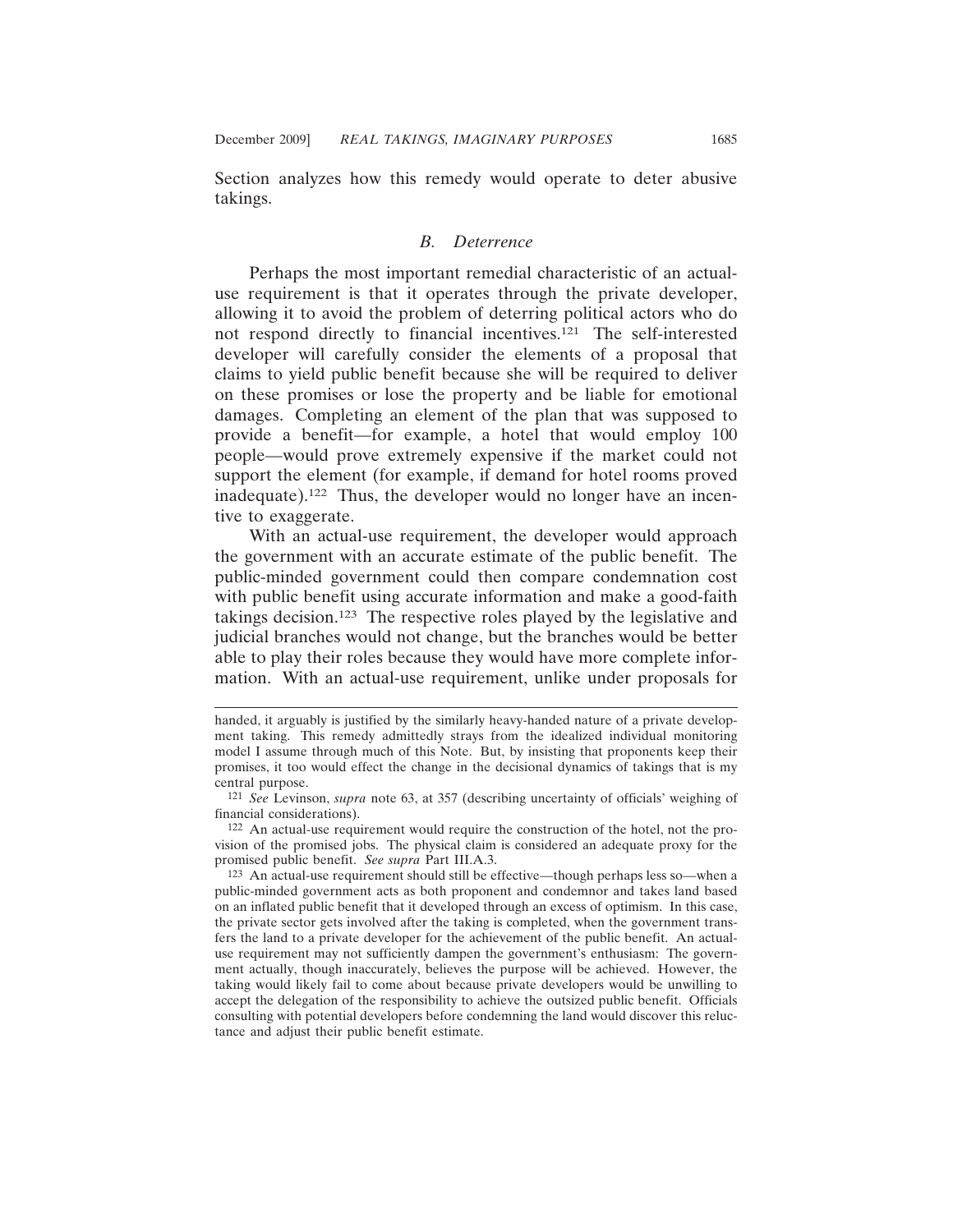stricter judicial scrutiny of legislative decisions,<sup>124</sup> a political branch remains empowered to make the political decision of how to expend public resources through takings.125 This is important not just because the Supreme Court demands  $it^{126}$  but because the legislature, with its closer ties to the relevant community and better access to expert planners, is better positioned to evaluate a proposed development than the courts.127

Additionally, under an actual-use requirement, when takings do occur, suits by condemnees for failure to provide the promised public benefit should be rare. The takings the government permits will be those with public benefit to which the developer had enough confidence to commit.

By ameliorating the exaggeration problem, an actual-use requirement also makes irrelevant the mixed motives of self-interested officials who, under the status quo, might accept questionable public benefit promises because of the political benefit they gain personally. Under an actual-use requirement, they would not even be presented with this enticing option because the developer's estimate would be more realistic. This assumption holds true even under more skeptical views of the government. For example, an actual-use requirement would curb excessive takings even if officials tried to proceed with a taking to create the appearance of action when they knew the true public benefit was less than the condemnation cost. Requiring actual use would indirectly curb this political benefit because no developer would take the land from the government. The political benefit, which is derived from being able to claim responsibility for the public benefit, fails when the claimed public benefit shrinks: There is simply less public benefit for officials to claim. If a development promises to produce only 600 jobs, rather than 6000, it might not be worth the condemnation cost.

Of course, government officials who are inclined to favor takings in order to please powerful interest groups would not be deterred by the lack of a large promised public benefit. However, they might be deterred by greater accountability. With a realistic public benefit estimate, constituents would know how much the community stands to

<sup>124</sup> *See supra* notes 81–83 and accompanying text (rejecting stricter judicial scrutiny approach).

<sup>125</sup> *See* Kelo v. City of New London, 545 U.S. 469, 482–83 (2005) (emphasizing deference given to state and local governments to determine local needs in takings jurisprudence).

<sup>126</sup> *Id.*

<sup>127</sup> *See* Lingle v. Chevron U.S.A. Inc., 544 U.S. 528, 544–45 (2005) (explaining in regulatory takings context that predictive judgment of courts should not be substituted for that of elected officials or government experts).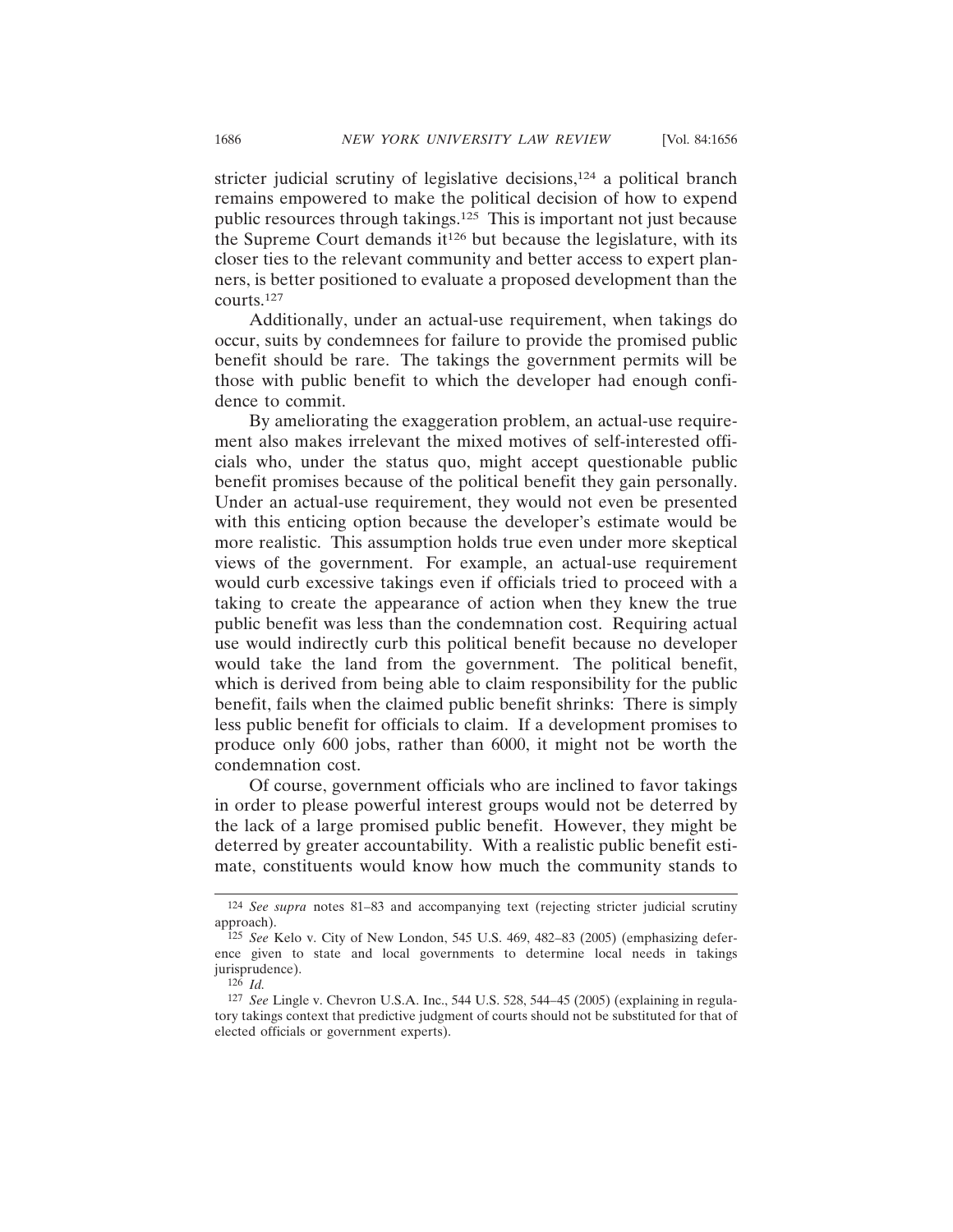gain from a taking. If this public benefit did not seem to justify the condemnation cost, they might become suspicious of the true reason why officials approved the taking.<sup>128</sup>

To illustrate how actual use changes decisionmaking, I return to the Paradise Resorts example introduced in Part II.A.3. In that example, New London, desperate to attract private investment, accepted an inflated estimate of public benefit in a proposed taking and thus approved an abusive taking.

Paradise Resorts previously promised a public benefit that included the creation of 6000 jobs. Under actual use, Paradise would be required to build the resort or pay damages, regardless of market conditions. If the rosiest economic projection led Paradise to forecast demand justifying a resort that employed 6000, Paradise previously had an incentive to promise the creation of 6000 jobs (or more) because, under current law, the developer could always adjust downward. However, faced with the prospect of being forced to build a resort that would sit idle, a developer under an actual-use requirement would forecast the public benefit with the same kind of forethought she would bring to a typical business decision. The developer would discount the best case scenario of 6000 jobs by its likelihood of occurrence and make a more realistic estimate. The government would then have a realistic public benefit number on which to base its takings decision, and it might realize that the taking is not justified.

An actual-use requirement thus works to curb questionable takings while still allowing worthwhile takings, unlike a complete ban on takings for private economic development.129 For example, if a developer was willing to commit to a project that really would create 6000 jobs, the government would approve the taking, as the huge public benefit would be likely to outweigh condemnation cost. The actualuse requirement works to allow efficient takings while preventing abusive ones.

<sup>128</sup> An actual-use requirement would work indirectly through the private sector when self-interested officials acted as proponent and condemnor, inflating public benefit for their political gain. With no developers willing to undertake a project that carries with it a promise of exaggerated public benefit, government officials would be unable to make sufficient progress on the project to claim it as a success. The government could pursue a project on its own, which would put it outside the scope of the actual-use requirement. However, engaging directly in economic development would be quite visible to constituents and could subject officials to political costs, as constituents questioned why the government was taking on a traditionally private function.

<sup>129</sup> For a discussion of proposals to ban economic development takings, see *supra* Part II.B.1.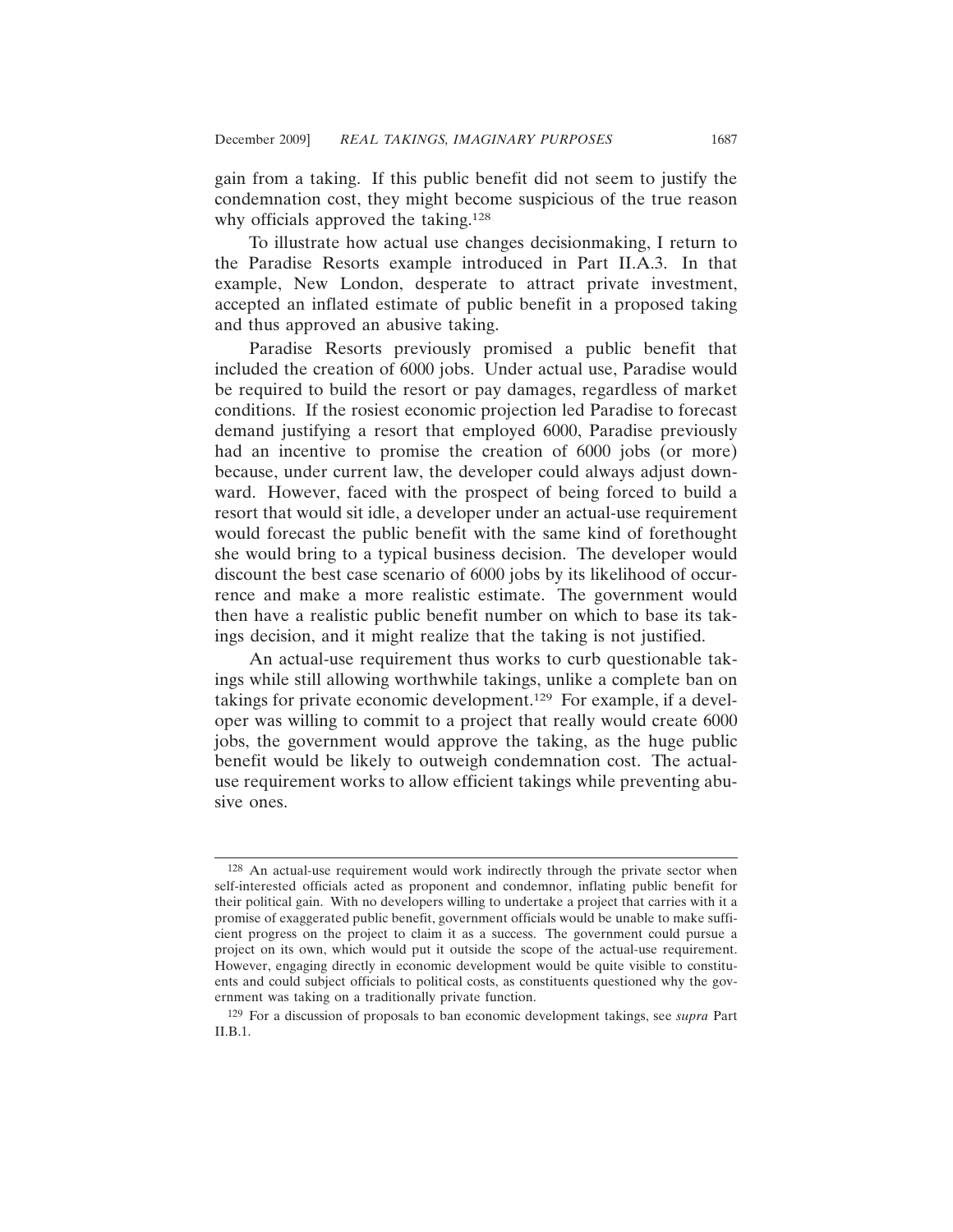# *C. Defending an Actual-Use Requirement*

Adopting the actual-use requirement would be a significant change from the status quo, and it would not come without costs. However, there is a basis for requiring actual use in the Court's recent takings cases. This Section begins by using this evidence to establish the constitutional basis for an actual-use requirement. It then addresses some possible objections to the value and workability of the proposal.

#### *1. Constitutional Basis*

As with any proposed change to established doctrine, the Supreme Court would have to break from precedent to implement an actual-use requirement. However, the holdings of the Court's major precedents do not support takings based on proposed plans with no assurance of completion. The cases are unsatisfying only in the type of protection provided in the event a public purpose is not realized. This Section argues that the case law leaves open the possibility of the Court adopting an actual-use requirement.130

*Berman*, *Midkiff*, and *Kelo* each provided some actual-use protection for condemnees. The actual use protection in *Berman* was both contractual and legislative—the law authorizing the taking at issue required actual-use provisions in the relevant contracts.131 A contractual protection was in place in *Kelo*: The New London plan required that any deed conveying the property contain covenants limiting development to what was proposed in the development plan.132

The guarantee of actual use in *Midkiff* was stronger. In that case, the government could condemn parcels owned by large landowners only at the request of the tenant of the parcel, who then had an option to purchase that parcel from the government.133 The public purpose

<sup>130</sup> In the context of imposing heightened judicial scrutiny, however, the *Kelo* majority worried about impeding development. 545 U.S. at 488 ("A constitutional rule that required postponement of the judicial approval of every condemnation until the likelihood of success of the plan had been assured would unquestionably impose a significant impediment to the successful consummation of many such plans.").

<sup>131</sup> Berman v. Parker, 348 U.S. 26, 30 (1954). For the language of the statute, see *supra* note 34.

<sup>132</sup> Kelo v. City of New London, 843 A.2d 500, 545 (Conn. 2004). For the covenant language, see *supra* note 50. The Court noted that the protection in *Kelo* was similar to that provided in *Berman*. *Kelo*, 545 U.S. at 486 n.15 ("Notably, as in the instant case, the private developers in *Berman* were required by contract to use the property to carry out the redevelopment plan.").

<sup>133</sup> Haw. Hous. Auth. v. Midkiff, 467 U.S. 229, 233–34 (1984). Other private parties could purchase lots from condemned parcels only if the tenant declined to purchase. This scenario seems unlikely, though, given that it was the tenant's petition that triggered the taking in the first place and that the Hawaiian agency managing the process was authorized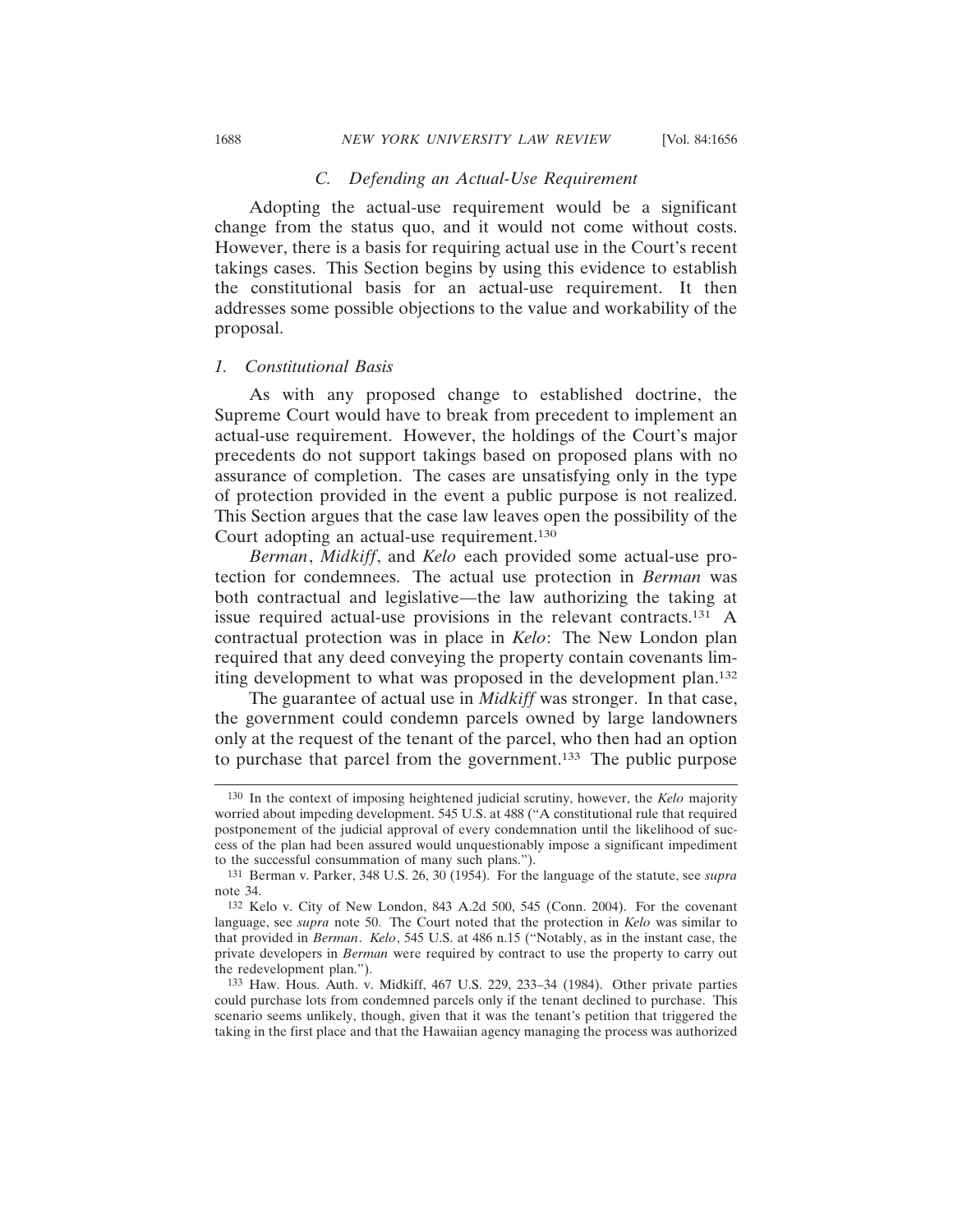in *Midkiff*—the breaking of a land oligopoly—was achieved by a taking and resale which were part of the same unified process. The Supreme Court in *Midkiff* thus approved only takings that, by their very definition, ensured actual use.

The Supreme Court, then, in its three major possessory eminent domain cases in the last sixty years, has approved takings only when there was some guarantee the land would be used as proposed. These guarantees are significant because they show an acknowledgment by the Court of the importance of actual use, or at least an absence of evidence that the Court is willing to approve a taking with no assurance of actual use.

# *2. Possible Objections*

The source of several possible objections to an actual-use requirement is its temporal element. A critic could argue that extending the possibility of suit until a public purpose is achieved would lead to uncertainty for governments and developers, waste for society, and headaches for the courts. Moreover, developers and governments seeking only fair profit and the public good could end up having to pay damages if a well-intentioned project fails for reasons beyond their control. Meanwhile, courts might have to deal with the same parties multiple times as condemnees present new challenges.

Regarding uncertainty, there is no question that an actual-use requirement would add to the risk faced by developers and governments. This risk is not unfair, however, because these parties would be aware of it before executing the taking. Among the many factors a developer would want to consider when proposing a taking would be whether the project would be worthwhile even when discounted by the possibility of a catastrophic event preventing completion of the project.134 The developer would only seek takings with benefits large enough to justify the risk.

In the event that a developer did seek and win approval for a taking, one could argue that forcing the developer to finish a project in the face of more socially advantageous alternatives would be wasteful. However, an actual-use requirement would permit solutions commonly used by businesses to deal with this situation, such as effi-

to finance up to ninety percent of the purchase price for the former tenant. For further description of the governing statutes in *Midkiff*, see *supra* text accompanying notes 36–37.

<sup>134</sup> Of course, a more forgiving version of an actual-use requirement would be possible. Giving the developer a defense to the requirement based on unforeseeable events would lead to less deterrence, just as would lowering the damages remedy. A balance could be struck.